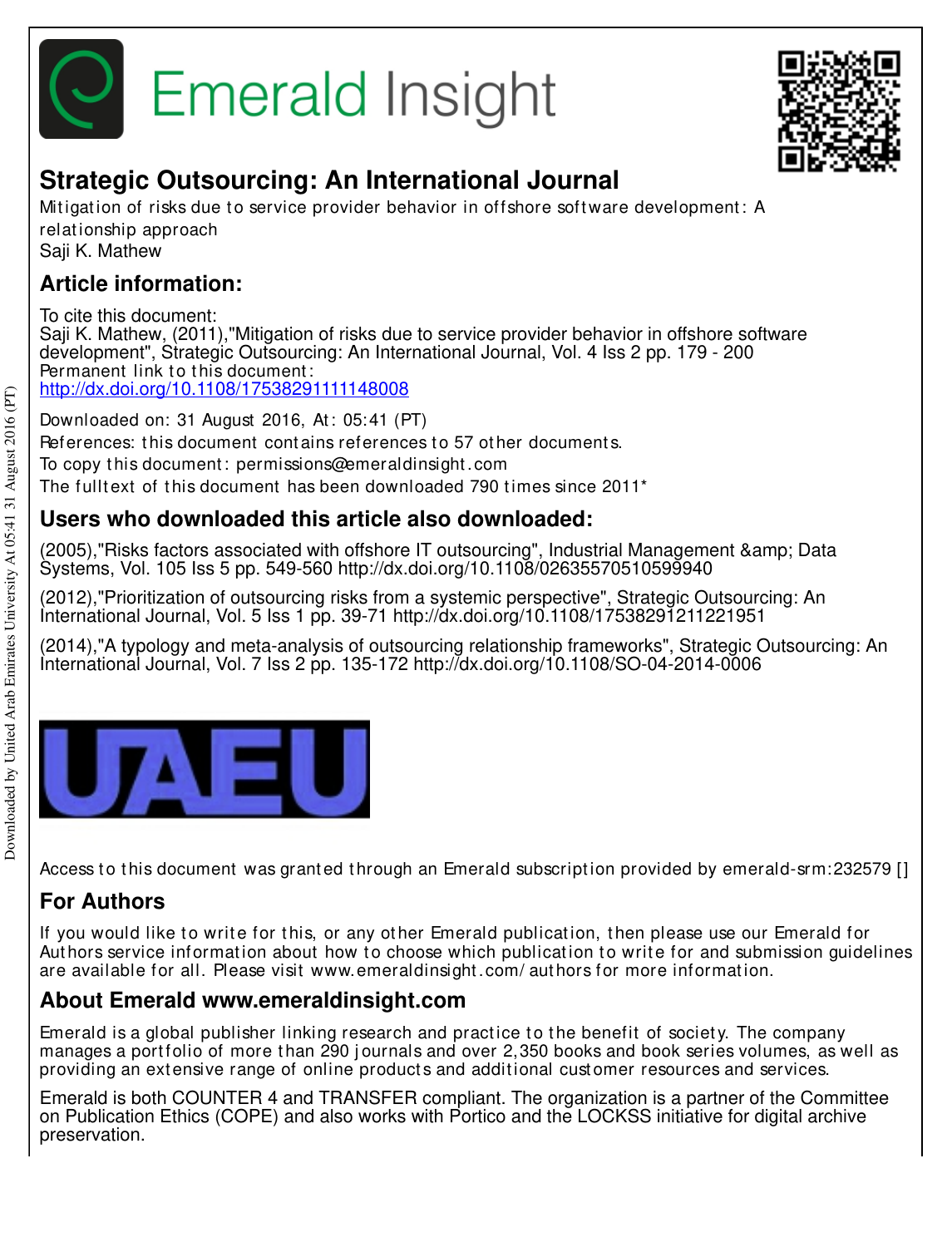\*Related content and download information correct at time of download.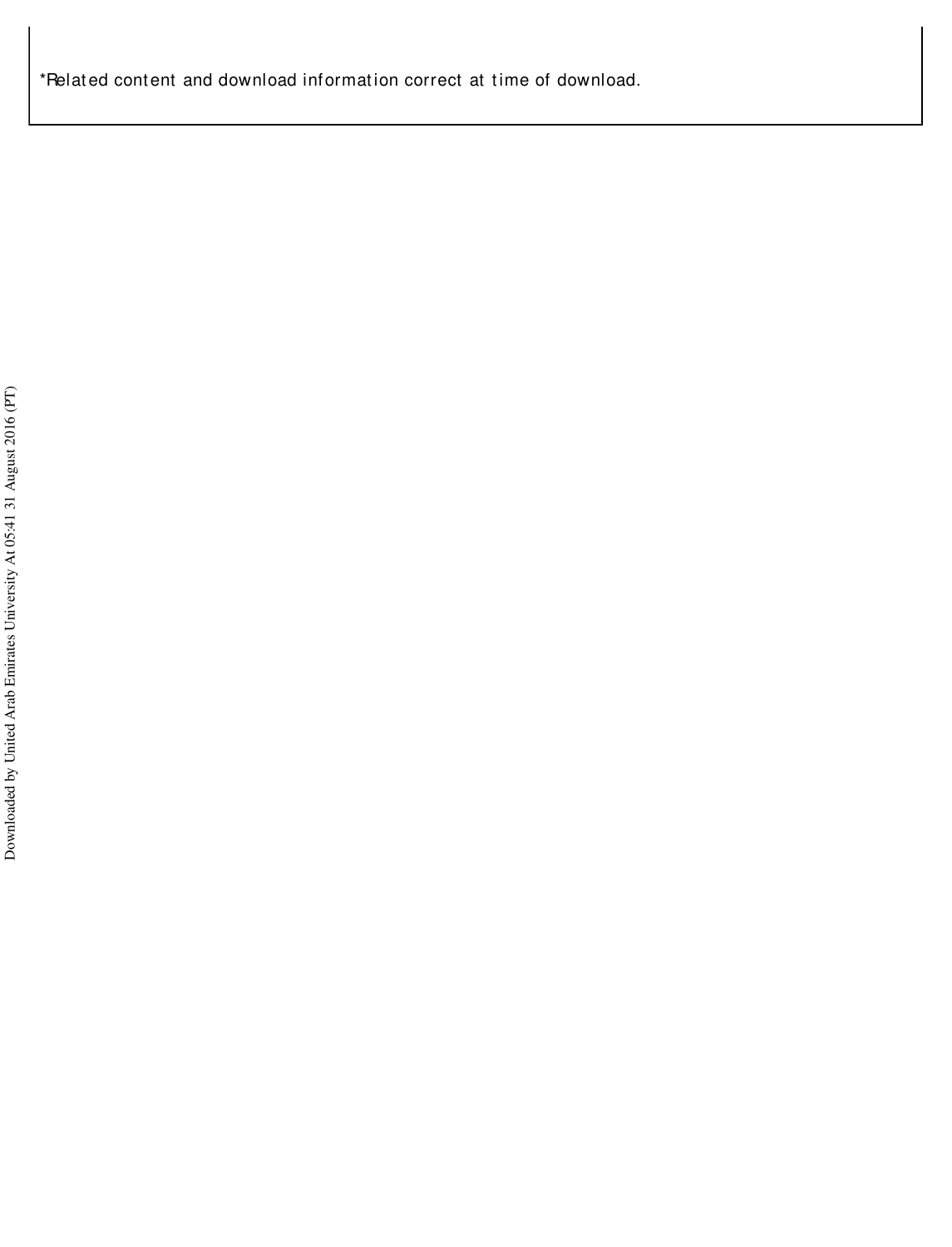

# Mitigation of risks due to service provider behavior in offshore software development

A relationship approach

Saji K. Mathew *Department of Management Studies, Indian Institute of Technology Madras, Chennai, India*

#### Abstract

Purpose – Although risks and client-vendor relationships in IT outsourcing have been studied in prior research, there is a paucity of studies providing insights on the mitigation of client risks through the relationship. This research aims to focus on mitigation of the *ex post* risks of firms engaged in offshore software development (OSD). Client risks due to service provider behavior are identified first. Further, this work seeks to identify relationship variables that could reduce the impact of determinants of risk on a risk category.

Design/methodology/approach – This research followed a multiple case study method aiming to build insights and directions that would facilitate further research. The paper's goal of sampling was to choose cases which were likely to extend the emergent theory pertaining to risks and their mitigation through relationships.

Findings – Findings from this study show that shirking, loss of control over information assets, and service provider lock-in are the three categories of *ex post* risks. A relationship management strategy ensuring reasonable profits to the vendor could mitigate shirking risk. Trustworthiness of vendors established through credibility and benevolence in prior engagements could mitigate the risk of loss of control over information assets. Further, dependence balancing through a multi-vendor offshoring strategy and joint investments in relationship-specific assets could mitigate the risk of service provider lock-in.

Practical implications – The findings from this research provide useful insights in vendor selection and management process.

Originality/value – This paper adds to the growing body of literature in offshore IT outsourcing and makes two significant contributions: identification and categorization of risks due to vendor behavior and their determinants in OSD; and understanding the role of relationship dimension in mitigating such risks in OSD.

Keywords Offshore software development, Risk management, Mitigation, Relationship, Outsourcing, Vendor behavior

Paper type Research paper

The author is indebted to the Editor of *Strategic Outsourcing: An International Journal*, Dr Marco Busi and the excellent reviewers of the journal for all their thoughtful suggestions and comments which enabled him to improve this paper substantially. This research was supported by Fulbright Senior Research Fellowship, facilitated by the US Educational Foundation in India. Professor Madhuchhanda Das Aundhe played a key role in the conduct of field research on the vendor side, with the support of T.A. Pai Management Institute, Manipal. The author also gratefully acknowledges the guidance provided by Professor Anandhi Bharadwaj and the support of Goizueta Business School, Emory University, Atlanta in the conduct of this research.



Strategic Outsourcing: An International Journal Vol. 4 No. 2, 2011 pp. 179-200 q Emerald Group Publishing Limited 1753-8297 DOI 10.1108/17538291111148008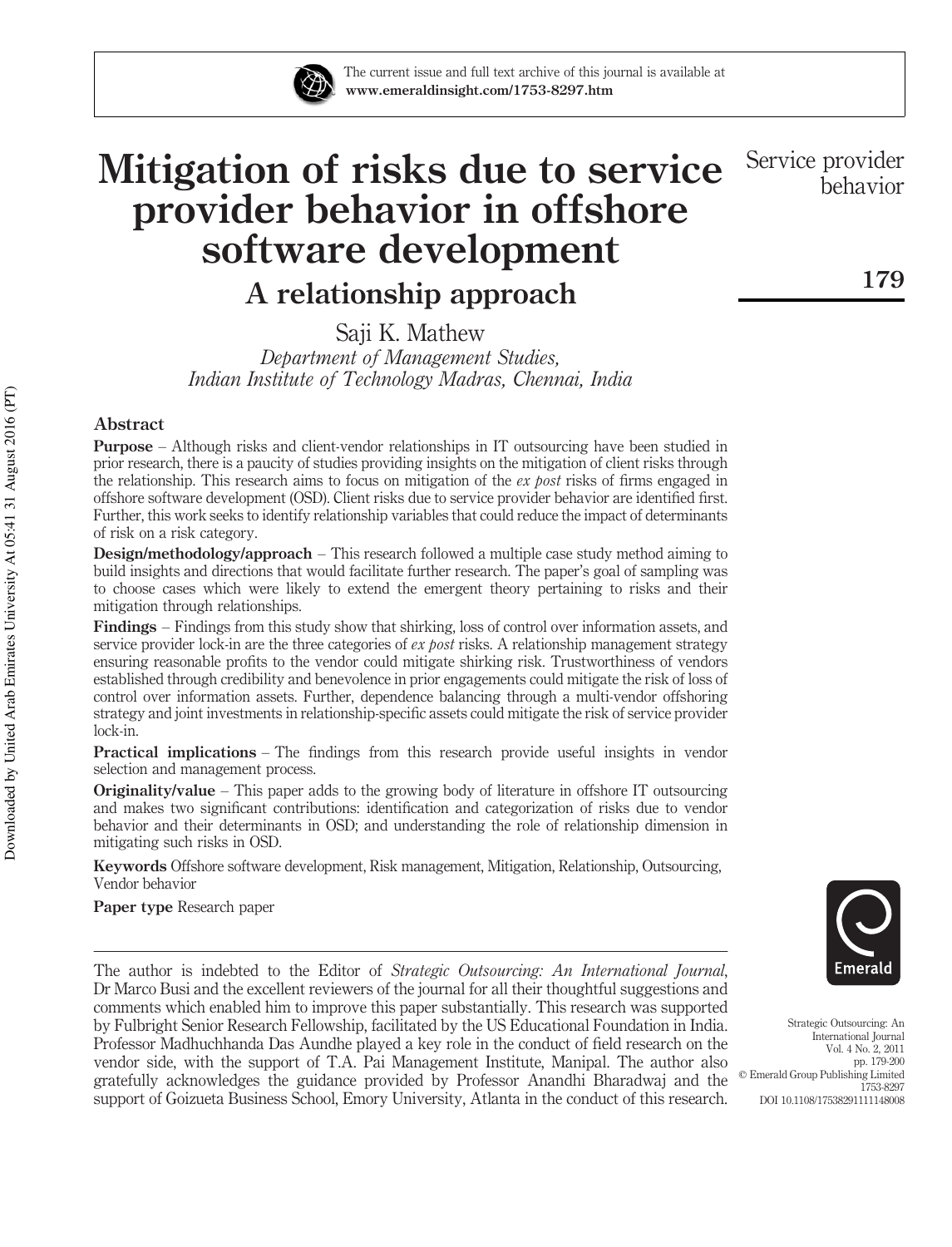#### Introduction SO

4,2

180

Project-oriented services which includes offshore software development (OSD) as a major category grew at 23 percent CAGR during 2005-2009 and growth trend is expected to continue[1]. Despite the steady growth and compelling business cases, OSD entails significant risks. From the close proximities of the organization where line managers once enjoyed "management by walking around", the development activity shifts to a distant country with distinct culture, salary levels and time zones. Many challenges stem from these differences, often in unexpected ways. The differences in work styles, interests and expectations of stakeholders at offshore and onshore sites of OSD further complicate the task and trigger additional risks (Kaiser and Hawk, 2004; Carmel and Tjia, 2005).

The global delivery model of software development which follows a geographically distributed project management structure (Carmel and Tjia, 2005) while promising significant productivity advantages such as access to global resources and cost savings from labor arbitrage also creates a unique set of risks to both clients and service providers (Rottman and Lacity, 2008). Prior research has highlighted some such risks specific to offshore context of software development as delivery delays, additional costs and additional management overheads (Lai *et al.*, 2003) in addition to serious threats to data security (Camp *et al.*, 2006). Although these studies have generated insights on the phenomenon, developing a theoretical framework to study OSD risks was not the main focus of these studies.

Early research on outsourcing risks provided a general treatment to IT outsourcing risks and followed anecdotal approach useful for generating management insights (Earl, 1996; Klepper and Jones, 1998). Willcocks and Lacity (1999) studied IT outsourcing risks in insurance services domain; some scholars following case study approach identified dimensions for classification and mitigation of IT outsourcing risks (Kern and Willcocks, 2001; Aubert *et al.*, 2005). Aron *et al.* (2005) classified outsourcing risks into strategic risks, operational risks, intrinsic risks of atrophy and intrinsic risks of location. Some scholars have developed conceptual frameworks for IT outsourcing risk analysis (Kern and Willcocks, 2001; Tafti, 2005; Chatfield and Wanninayaka, 2008). Smith *et al.* (1996) developed a framework based on resource, environmental and project management perspectives to analyse issues in OSD and maintenance. Some studies have focused on software development risks (Barki *et al.*, 1993, 2001) at a project level, and a recent empirical study (Iacovou and Nakatsu, 2008) identified these risks in the offshore outsourcing context. However, most studies either do not consider the offshore context of IT outsourcing with due treatment of their linkages to theory at a firm level or they treat all IT outsourcing as consisting of homogeneous kind of services. However, risks have different determinants and characteristics for different types of offshore IT services at different levels of analysis and they entail a service-specific treatment (Beulen *et al.*, 2005; Aundhe and Mathew, 2009). For example, an outsourced service like OSD is a project-based activity based on requirements that may or may not be stable (Gopal *et al.*, 2003) whereas remote infrastructure management service involves continuous monitoring based on pre-defined service levels. These two contexts would involve different types of risks to the client which entails focused attention in risks analysis based on the nature of service.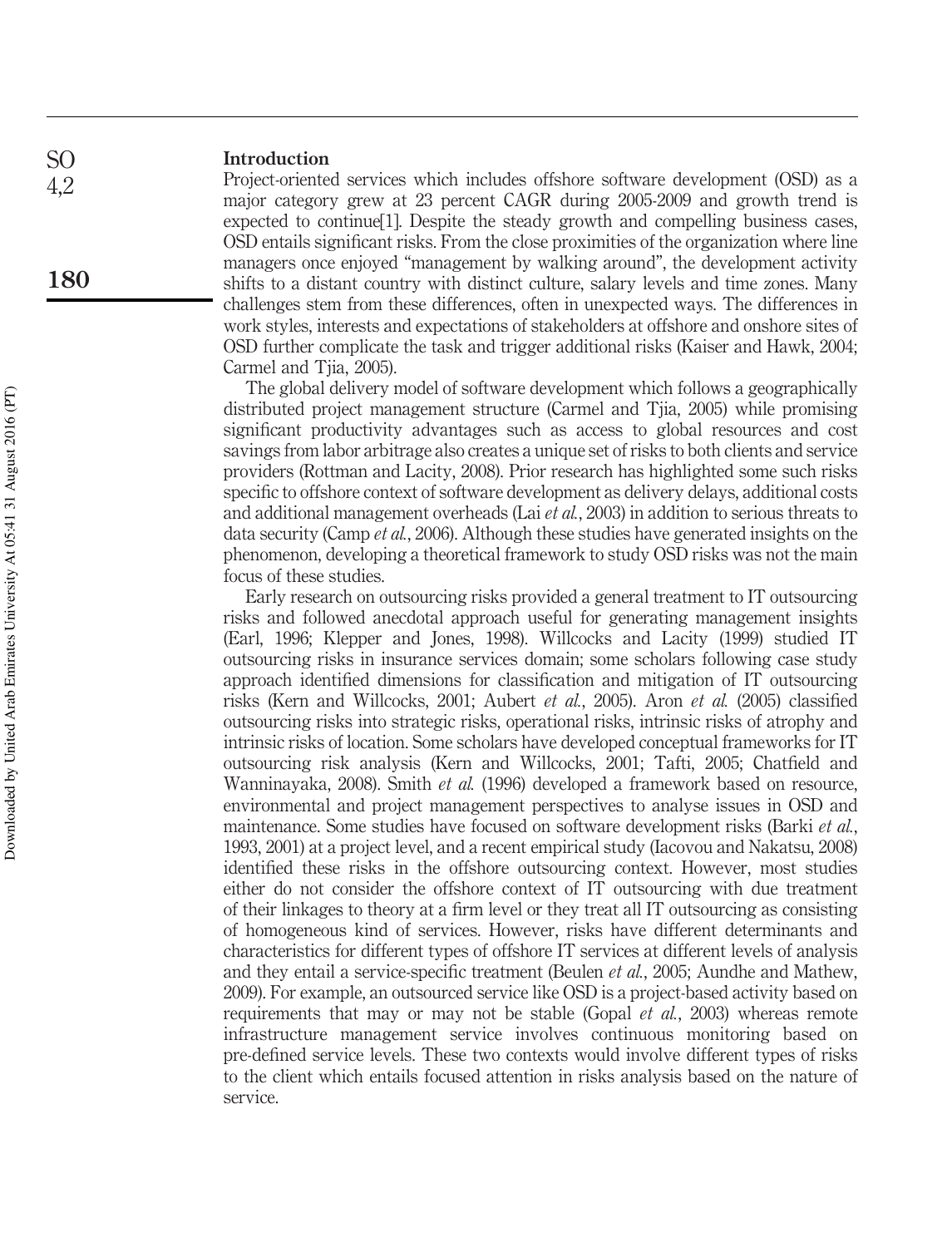Risk mitigation in software projects has been recognized as an integral part of risk management (Fairley, 1994) and formal (Goo *et al.*, 2009), informal mechanisms (Sabherwal, 1999; Koh *et al.*, 2004) and portfolio approaches (Choudhury and Sbharwal, 2003) have been suggested for risk mitigation by various scholars. While highlighting the role of informal contracts in IT outsourcing, Koh *et al.* (2004) through an empirical study demonstrated how psychological contract supported by trust could effectively complement written contracts in outsourcing and lead to more successful outcomes. Prior research has also shown more specifically that offshore engagements with more congruent relationship between the client and the service provider have delivered projects more on time and within budget (Heeks *et al.*, 2001). Although several studies have suggested relational contract theory (RCT) (Macneil, 1980) to analyze the role of relationship in IT outsourcing, there has been wide disparity in the application of relationship constructs to explain inter-firm relationships in IT outsourcing (Goles and Chin, 2005).

Focusing on OSD, this study further builds a comprehensive taxonomy of client risks in OSD based on extant literature and prior theory and subsequently seeks to:

- . identify *ex post* risks and their determinants arising from service provider behavior; and
- . find the role of relationship in the mitigation of such risks.

The conceptual elements for this study are primarily drawn from transaction cost economics (TCE), agency theory (AT) and RCT to formulate a theoretical framework for our study. The analysis in this study is based on 24 interviews conducted with senior executives of five US clients who engage third-party vendors or captive centers in India for OSD, and six Indian IT service providers who engage in OSD with the USA and European clients. Based on the interview data, the OSD risks arising from service-provider behavior *ex post* are first identified, their determinants are examined and specific relationship management mechanisms that effectively target and mitigate each of the identified behavioral risk are then discussed.

#### Taxonomy of risks in OSD

A significant amount of work in software project risks has focused on risk management at a project level (Boehm and Ross, 1989; Barki *et al.*, 1993). However, these studies are not sufficient to develop a clear understanding of OSD risks involving inter-firm relationships. IT outsourcing research has used various strategic management, economic and social theories such as resource-based view, resource dependency theory, transition cost economics, AT, power political and social exchange theories (Lee *et al.*, 2000; Dibbern *et al.*, 2004) Theories of the firm that provide the most significant insights into the contexts and behaviors in OSD processes are TCE and AT and have been used extensively in prior research on risk identification (Aron *et al.*, 2005; Chen and Bharadwaj, 2009), although knowledge-based view of the firm has been suggested in a recent IS study as a complementary stream of reasoning (Dibbern *et al.*, 2008). TCE and AT provide the concepts of bounded rationality, information asymmetry and opportunism (Williamson, 1985; Eisenhardt, 1989) which are useful for risk classification. TCE also classifies transaction costs into two time frames of *ex ante* and *ex post*. As pointed out by Williamson (1985):

Service provider behavior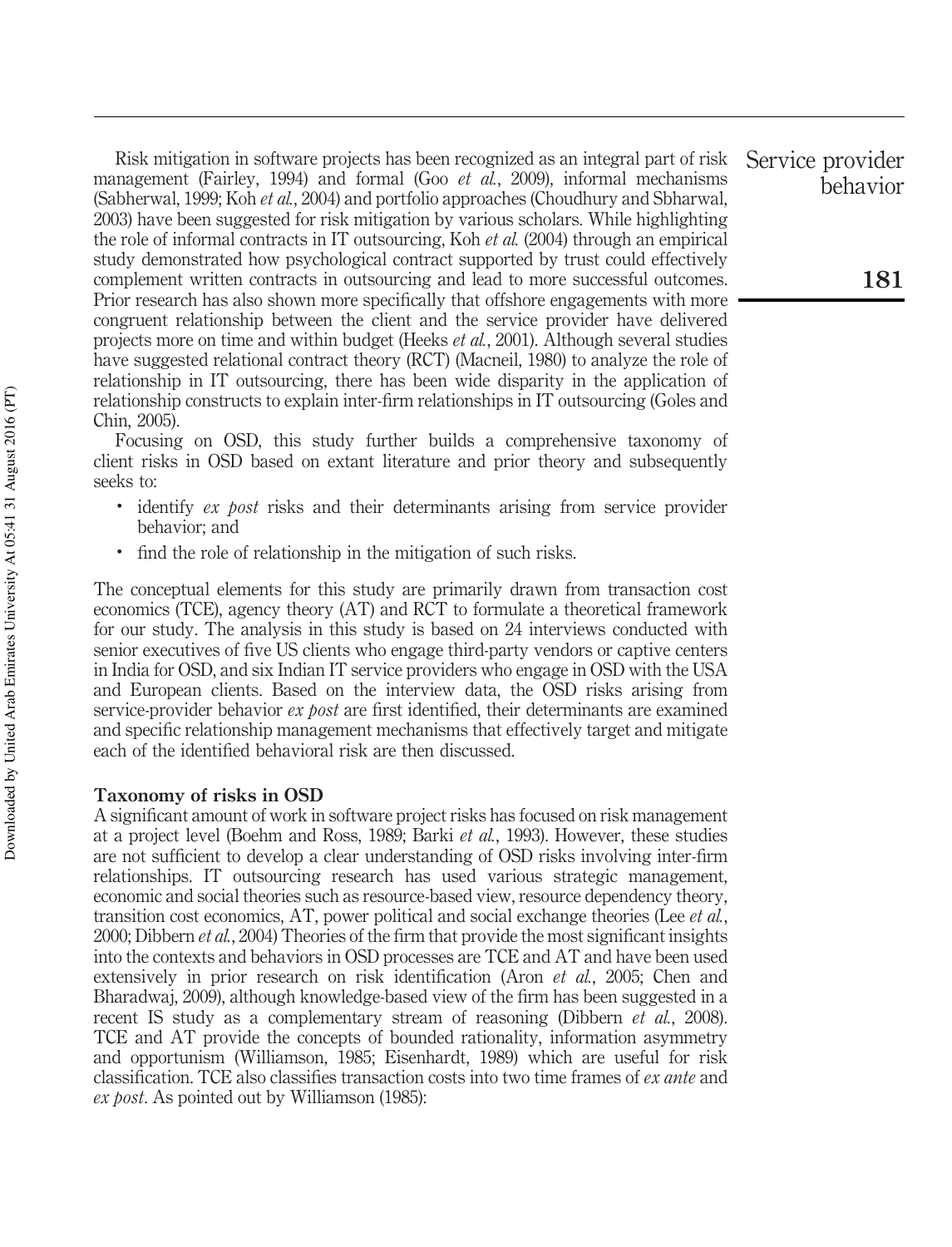Transaction costs of *ex ante* and *ex post* are usefully distinguished. The first are the costs of drafting, negotiating, and safeguarding an agreement (p. 20) [...] *Ex post* costs of contracting take several forms. These include (1) the mal adaptation costs incurred when transactions drift out of alignment [...] (2) the haggling costs incurred if bilateral efforts are made to correct *ex post* misalignments (3) the set up and running costs associated with the governance structures (often not the courts) to which disputes are referred, and (4) the bonding costs of effecting secure commitments (p. 21).

While reviewing prior literature on AT, Eisenhardt (1989, p. 58) highlighted self-interest, bounded rationality and risk aversion as the three human-related assumptions of the theory and also noted:

Agency Theory is concerned with resolving two problems that can occur in agency relationships. The first is the agency problem that arises when (a) the desires or goals of the principal and agent conflict (b) it is difficult or expensive for the principal to verify what the agent is actually doing.

The concepts of goal conflict and monitoring difficulty in AT provide additional useful dimensions to study risks as client and service provider firms interact over thousands of miles apart for software development in the context of offshore outsourcing.

Drawing from TCE, AT and extant literature, Table I lists the OSD risks of outsourcing firms (clients). Risks have been classified into two broad categories of *ex ante* risks and *ex post* risks based on the timing of the risk, i.e. whether the risks emerge *ex ante* (prior to signing of contract) or *ex post* (after the contract is signed). Risks could arise out of client decisions, service provider behavior or from the interaction between the two (Clemons *et al.*, 1993). Risks originating from client decisions *ex ante,* especially risks due to country and location decisions are explained by bounded rationality and information asymmetry under which these decisions are made. In the case of vendor selection, information asymmetry, opportunism and monitoring difficulty also play a role in the origin of risks (Eisenhardt, 1989; Williamson, 1985). During the operational phase of OSD, risk could arise out of poor governance structures and contract design (Eisenhardt, 1989a, b; Williamson, 1985).

*Ex ante* risks could be understood by analyzing the hierarchical structure of decision process since each decision prior to contract is made under limited information about future, when judgmental errors could trigger risks (Graf and Mudambi, 2005). Risks which are outcomes of such strategic decisions under uncertainty involve various aspects of risks pertaining to country, government policy, and quality and availability of infrastructure and human capital. In the context of India as an offshore destination, the country's ongoing war-like crisis with its neighbor Pakistan poses a challenge to offshoring nations as force major conditions arising out of war could adversely impact critical development projects of clients. In addition, vendor selection risk due to poor choice made under limited knowledge about the vendor's capability could also surface. This risk could also be due to vendor opportunism by misrepresenting information to win a deal (Eisenhardt, 1989; Kern and Willcocks, 2001; Kern *et al.*, 2002). Adverse selection could lead to poor performance at a project level in terms of quality, time and cost of delivery.

*Ex post* risks that arise mostly from client's poor offshore governance structure include client's loss of competence in the outsourced IT service (Kaiser and Hawk, 2004).

SO 4,2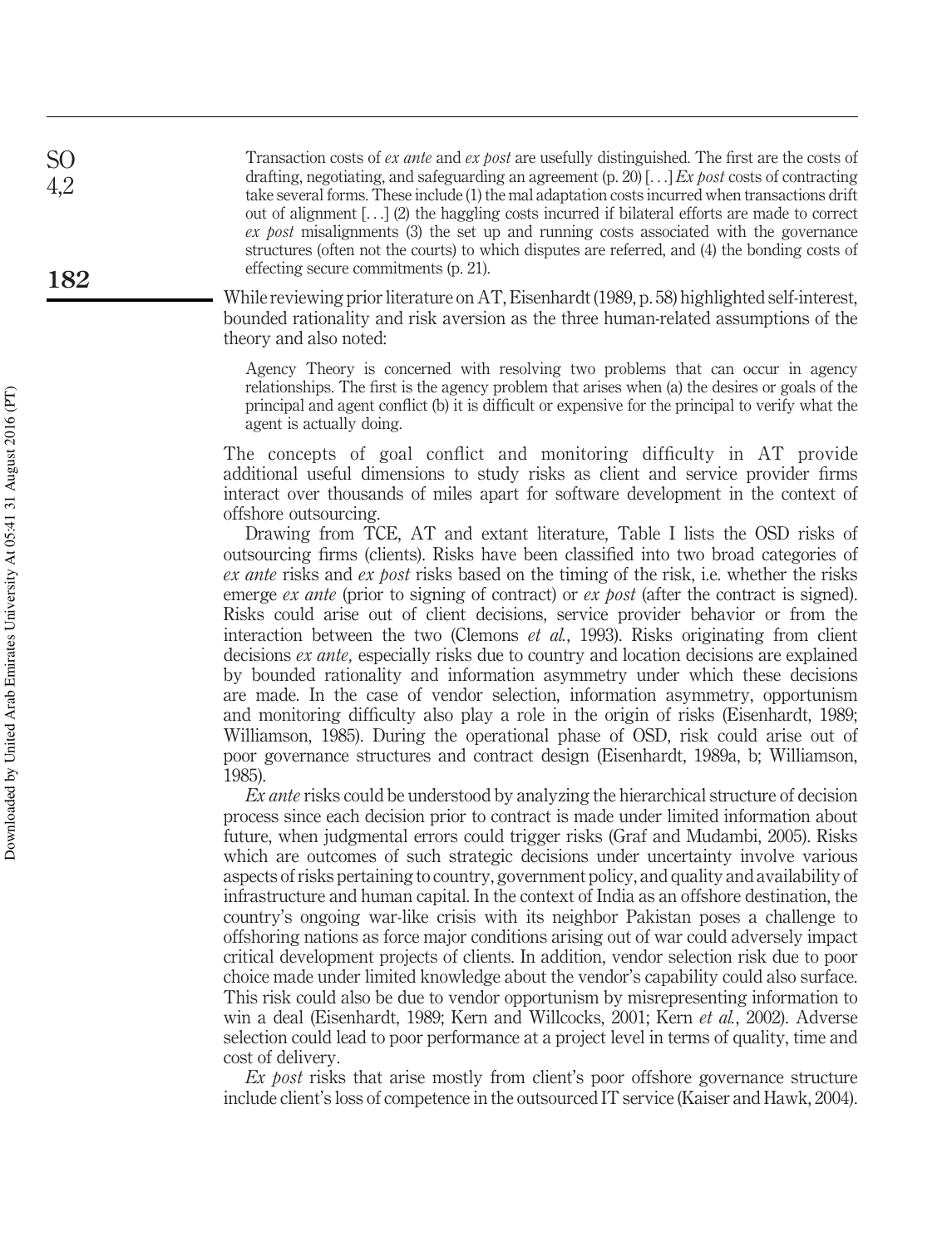| Time       | Risk category and supporting literature Major risks                                                                                                                                                                          |                                                                                                                | Underlying theory                                                                                                                                                                           | Offshore context                                                                                                                                                                                                                                                                                                      |
|------------|------------------------------------------------------------------------------------------------------------------------------------------------------------------------------------------------------------------------------|----------------------------------------------------------------------------------------------------------------|---------------------------------------------------------------------------------------------------------------------------------------------------------------------------------------------|-----------------------------------------------------------------------------------------------------------------------------------------------------------------------------------------------------------------------------------------------------------------------------------------------------------------------|
| ante<br>Ex | raf and Mudambi, 2005;<br>1. Risks originating from client<br>Tjia, 2005)<br>decisions (G)<br>Carmel and                                                                                                                     | Adverse government<br>Poor quality and<br>infrastructure<br>Country risk<br>Poor IT<br>policy                  | TCE and AT: bounded rationality,<br>information asymmetry                                                                                                                                   | offshore context as offshoring depends<br>This risk is particularly high in the<br>on resources from another country                                                                                                                                                                                                  |
|            | 2. Risks originating from client decision<br>and service provider behavior (Kern<br>and Willcocks, 2001; Kern et al., 2002)                                                                                                  | Vendor selection risk<br>availability of<br>human capital<br>Attrition                                         | AT and TCE: information asymmetry,<br>opportunism, monitoring difficulty                                                                                                                    | Clients often mitigate this by country<br>provider's control over its resources.<br>distance could act as a hindrance to<br>Offshoring increases this risk as<br>provider's capability and service<br>exactly understanding service                                                                                   |
| post<br>Ex | provider behavior (Aron et al., 2005;<br>offshoring governance (Barthelemy,<br>1. Risks originating from client's poor<br>Kern and Willcocks, 2001; Clemons<br>2. Risks originating from service<br>and Hitt, 2004)<br>2001) | Transition delays<br>Loss of client's<br>Opportunistic<br>re-negotiation<br>competence<br>Poaching<br>Shirking | AT and TCE: information asymmetry,<br>AT and TCE: governance structure,<br>opportunism, monitoring difficulty,<br>contract design, goal conflict,<br>monitoring difficulty<br>goal conflict | provider's actions from a long distance<br>visits and assessment through face-to-<br>could add to this risk in the offshore<br>The difficulty in monitoring service<br>geographical and cultural distance<br>Risk of transition delay is high in<br>offshore context due to increased<br>face interactions<br>context |
| in OSD     | Table I.<br>Client-risks classification                                                                                                                                                                                      |                                                                                                                |                                                                                                                                                                                             | Service provider<br>behavior<br>183                                                                                                                                                                                                                                                                                   |

Downloaded by United Arab Emirates University At 05:41 31 August 2016 (PT) Downloaded by United Arab Emirates University At 05:41 31 August 2016 (PT)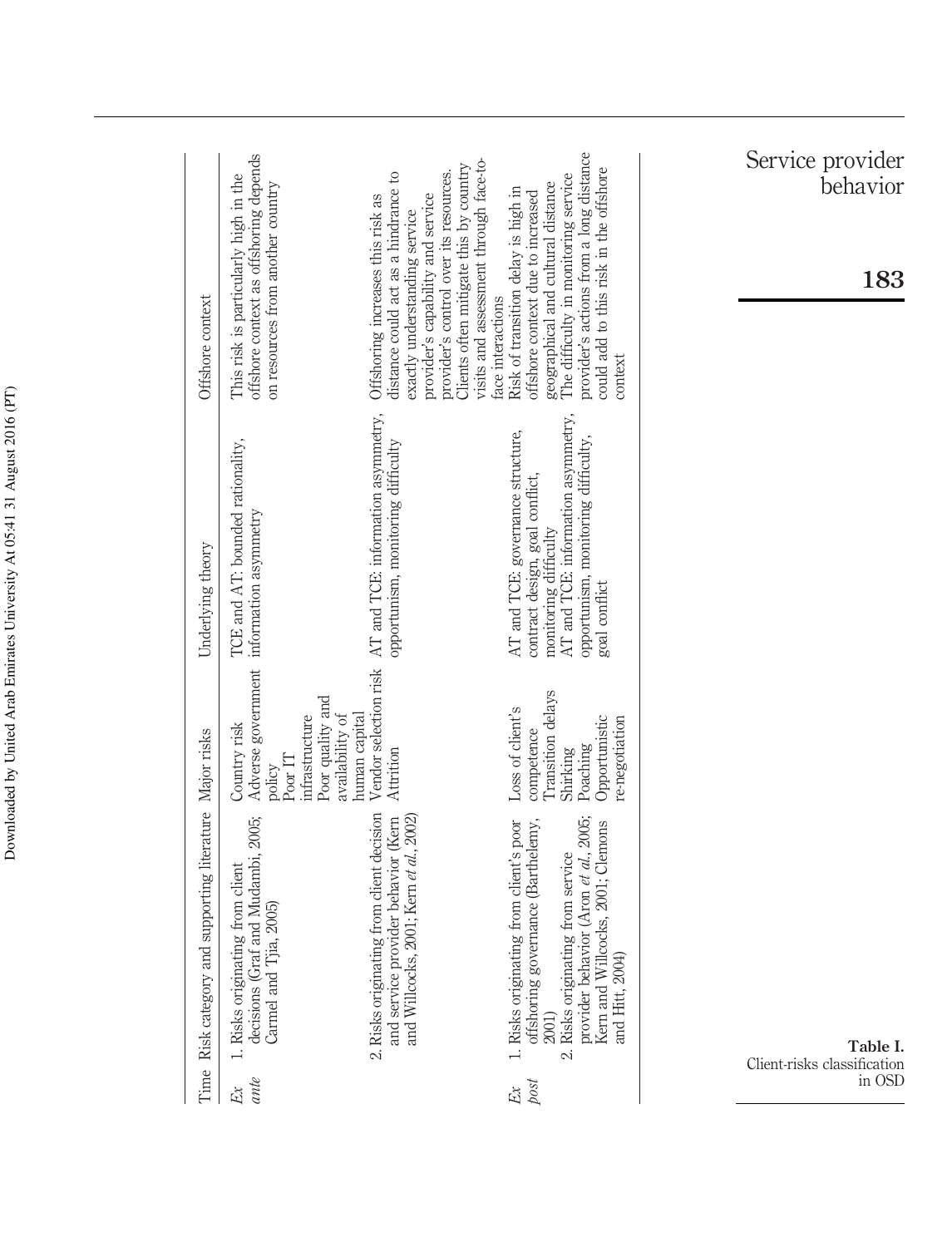Co-sourcing contract is often adopted by clients as a strategy to mitigate this type of risks. Further, offshoring of IT often results in unexpected delays in transition, which could arise due to staff resistance toward knowledge transfer as well as due to cultural differences. This risk is often termed as hidden costs to the client in offshore outsourcing (Barthelemy, 2001). Vendor firm's high attrition rate is another potential risk for clients. The outsourcing growth has fueled a very competitive job market in countries like India and IT employees frequently change jobs for career benefits which could adversely affect the ongoing project of a client (Carmel and Tjia, 2005).

The post-contract time frame has also a higher potential for goal conflict and vendor opportunism. During this period, the client has already incurred a switching cost. Further, close monitoring of the behavior of a distant vendor is often prohibitively costly. Potential risks involve the vendor delivering less than acceptable product or service quality while claiming full payment (shirking), vendor misusing the client's intellectual property (IP) and the vendor renegotiating for larger share of the client's business due to the client's business dependence on the vendor (Aron *et al.*, 2005; Kern and Willcocks, 2001).

Considerable amount of research attention has been focused on addressing the above categories of risks and their mitigation strategies based on contractual due diligence and incentive mechanisms (Gopal *et al.*, 2003; Chen and Bharadwaj, 2009; Goo *et al.*, 2009) However, inter-organizational studies have shown that relationship between the contracting parties plays an important role in mitigating risks due to vendor opportunism *ex post*. For example, studies in marketing channels have shown that potential risks due to supplier opportunism could be controlled through a customer's relationship strategy (Anderson and Narus, 1990; Ganesan, 1994).

#### Relationship for risk mitigation

RCT suggests that formal contracts alone do not ensure performance of an engagement, but informal contracts in the form of relationship between the client and the vendor complements and help evolve formal contracts (Macneil, 1980; Sabherwal, 1999; Koh *et al.*, 2004). In the case of OSD, a prudent selection of fixed price and time and materials contract based on requirements uncertainty could mitigate project-level risks to some extent (Gopal *et al.*, 2003; Chen and Bharadwaj, 2009). However, several failures of OSD in the recent past have shown that such diligence in legal contracts alone are insufficient to ensure OSD success (Dignan, 2005; Frank, 2005). Some studies on offshore IT outsourcing has highlighted the role of relationship in the success of such engagements (Sabherwal, 1999; Kern and Wilcocks, 2001). A recent study in OSD has reported that addition of relational factors to the set of project characteristics and agency factors significantly enhances the variance explained in offshore IS projects (Rai *et al.*, 2009).

Client-vendor relationship in IT outsourcing has been studied by several scholars highlighting the role of elements of relationship such as cooperation, commitment, conflict, power and dependency in determining desired outcome of an engagement (Lee and Kim, 1999; Kern and Willcocks, 2000, 2001). Goles and Chin (2005) reviewed the various relationship constructs used in IT outsourcing research and reported three issues while concluding the survey:

(1) A total of 23 constructs related to relationship were used in aggregate by various researchers.

4,2

SO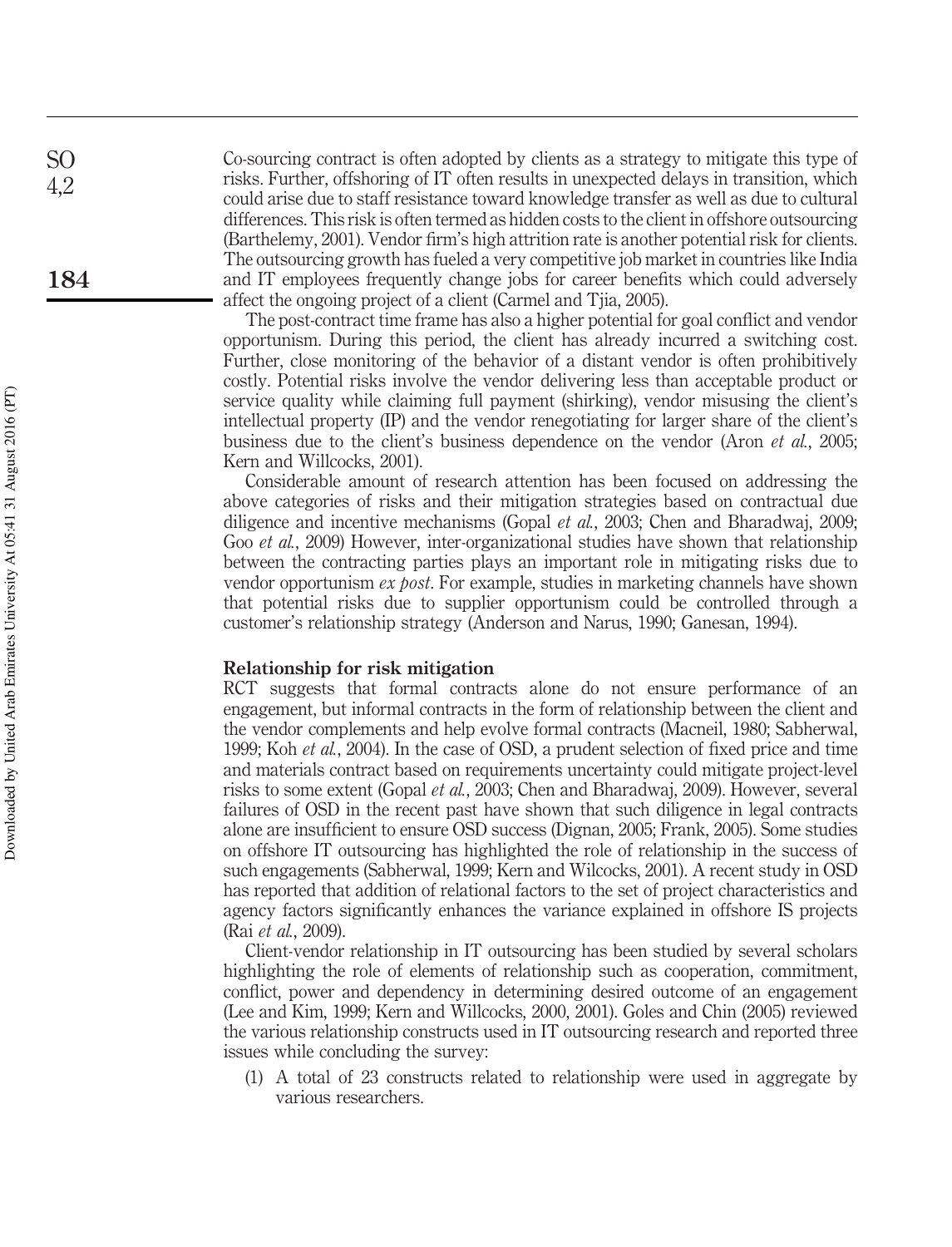- (2) Conceptual overlaps among the constructs.
- (3) Most constructs were based on the set of norms advanced by Macneil (1980).

These findings further emphasize the need to identify relevant constructs in client-vendor relationship specific to:

- . OSD context; and
- . useful for mitigation of client risks.

The risk mitigation framework as shown in Figure 1 draws on findings from prior studies in IS literature, which suggested that clients could control vendor behavior through informal mechanisms (Choudhury and Sabharwal, 2003; Rai *et al.*, 2009). These findings point to the important role of relationship in mitigating risks due to vendor behavior. Drawing from RCT, the further focus of this study is on the category of client risks which arise from vendor's opportunistic behavior and their mitigation through aspects of relationship. It is expected that relationship between client and service provider reduces the impact of the determinants of risks on *ex post* risks arising out of adverse vendor behavior. Here, determinants of risks are the factors that cause a specific vendor behavior. Following the above framework, *ex post* risks of client organizations in OSD arising out of service provider behavior and their mitigation through relationship are further analyzed from the data gathered from clients and service provider organizations.

### Research methodology

This research followed a multiple case study method aiming to build insights and directions that would facilitate further research (Yin, 1994). Case study method was deemed most appropriate for this research as OSD is a relatively nascent phenomenon (Levina and Ross, 2003) wherein case study method is particularly suitable (Eisenhardt, 1989). According to Myers (1997), "case study research is the most common qualitative method used in information systems" and this method is particularly relevant for this study of as it seeks to understand information systems development in the context of organizations. A framework based on existing theories and supporting literature (Figure 1) was used in the study. This specification of constructs prior to study supported theory building process. Eisenhardt (1989, p. 6) stated: "if these constructs prove important as the study progresses, the researchers have a firmer empirical grounding for the emergent theory".



Figure 1. Mitigation of *ex post* risks through relationship: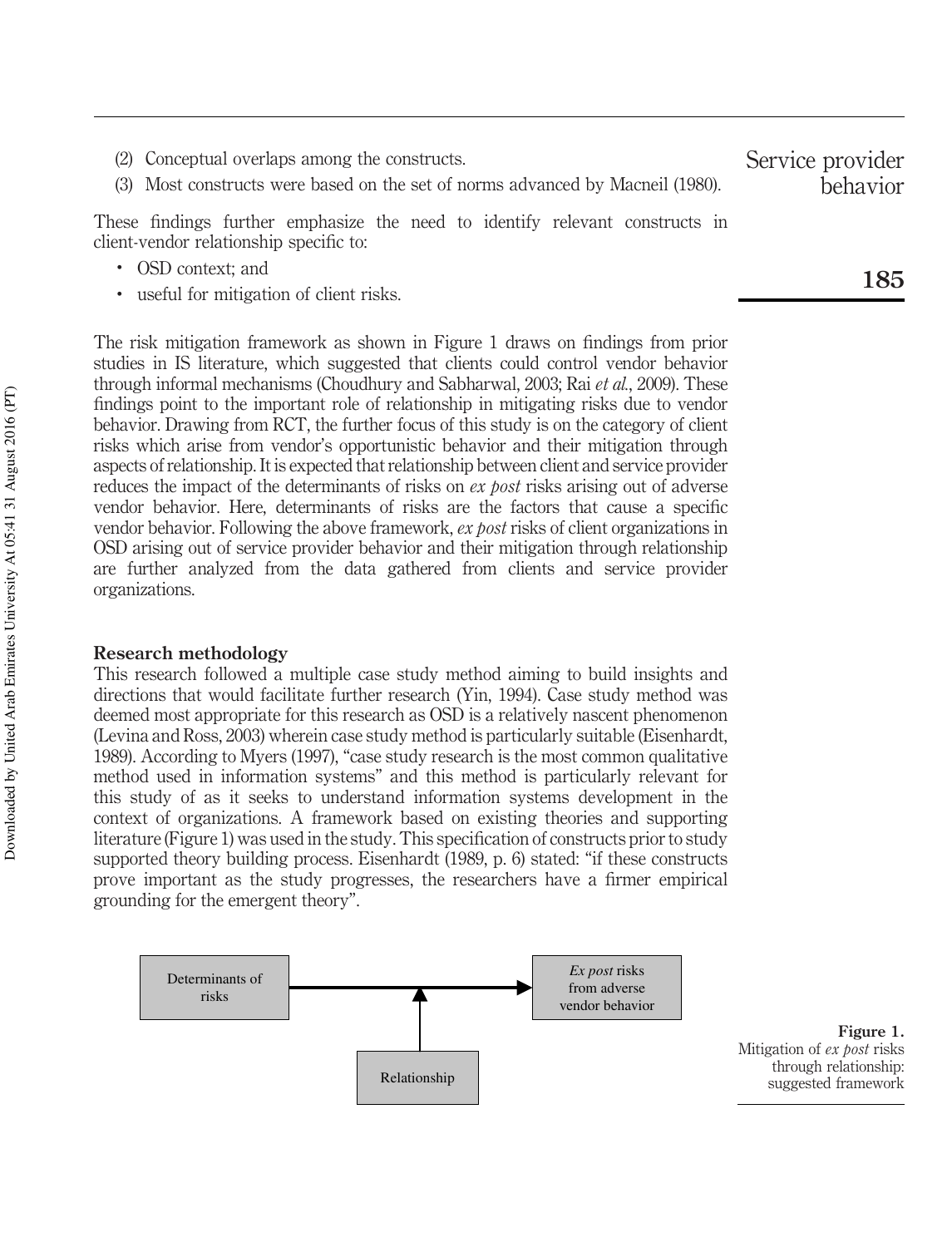| Site selection |  |
|----------------|--|
|----------------|--|

We purposively adopted a multiple case design to capture conceptual elements of client risks, their determinants and elements of relationship that would mitigate the risks. Our goal of sampling was to choose cases which were likely to extend the emergent theory pertaining to these risks and their mitigation through relationship (Yin, 1994; Eisenhardt, 1989). Without aiming to test an existing theory, this case study design seeks to establish generalization to theory (Yin, 1994; Dibbern *et al.*, 2008).

Table II provides the characteristics of the organizations chosen for conducting this research. Two major sources of data were identified in this study:

- (1) Senior executives of six IT service providers based out of India.
- (2) Senior executives of five clients based in the USA who OSD to India.

The following criteria were followed in the selection of case sites:

- . The organization has been in OSD relations with an oversees partner for at least five years.
- . The organization has current long-term contracts with foreign partner(s).
- . The organization was willing to give access to one or more key informants in the senior management.

The last criterion was followed owing to the confidentiality issues involved in outsourcing (Tanriverdi *et al.*, 2005).

| Sl.<br>no.   | Engagement type                                                       | No of<br>employees |            | Country Interviewees                                                                                                   |
|--------------|-----------------------------------------------------------------------|--------------------|------------|------------------------------------------------------------------------------------------------------------------------|
| $\mathbf{1}$ | ISV with ODC in India                                                 | 120                | <b>USA</b> | Executive VP (1)                                                                                                       |
| 2            | Electrical product company with<br>offshore partner in India          |                    | USA        | CEO(1)                                                                                                                 |
| 3            | ISV with ODC in India                                                 | 1,450              | USA        | IT director $(1)$                                                                                                      |
| 4            | ISV with ODC in India                                                 | 100                | USA        | CEO(1)                                                                                                                 |
| 5            | Financial services firm having OSD<br>with Indian IT service provider | 4,000              | USA        | Executive director (1)                                                                                                 |
| 6            | IT service provider with US clients                                   | 1,500              | India      | $CEO(1)$ , senior VP $(1)$ , operations<br>$m$ anager $(1)$                                                            |
| 7            | IT service provider with US and<br>European clients                   | 3,400              | India      | Assistant VP (1), senior<br>manager $(1)$ , program manager $(2)$ ,<br>manager-contracts (1), project<br>manager $(1)$ |
| 8            | IT service provider with US and<br>European clients                   | 2,400              | India      | Executive director $(1)$ , senior VP $(1)$ ,<br>general manager(1)                                                     |
| 9            | IT service provider with US clients                                   | 400                | India      | Vice president $(1)$ , assistant VP $(1)$                                                                              |
| 10           | IT service provider with US clients                                   | 500                | India      | General manager (1)                                                                                                    |
| 11           | IT Service provider with global<br>clientele                          | 55,000             | India      | Senior $VP(1)$ , vice president $(1)$ ,<br>general manager (1), operations<br>manager $(1)$                            |

organizations studied

Notes: ISV, independent software service provider; ODC, offshore development center

SO 4,2

186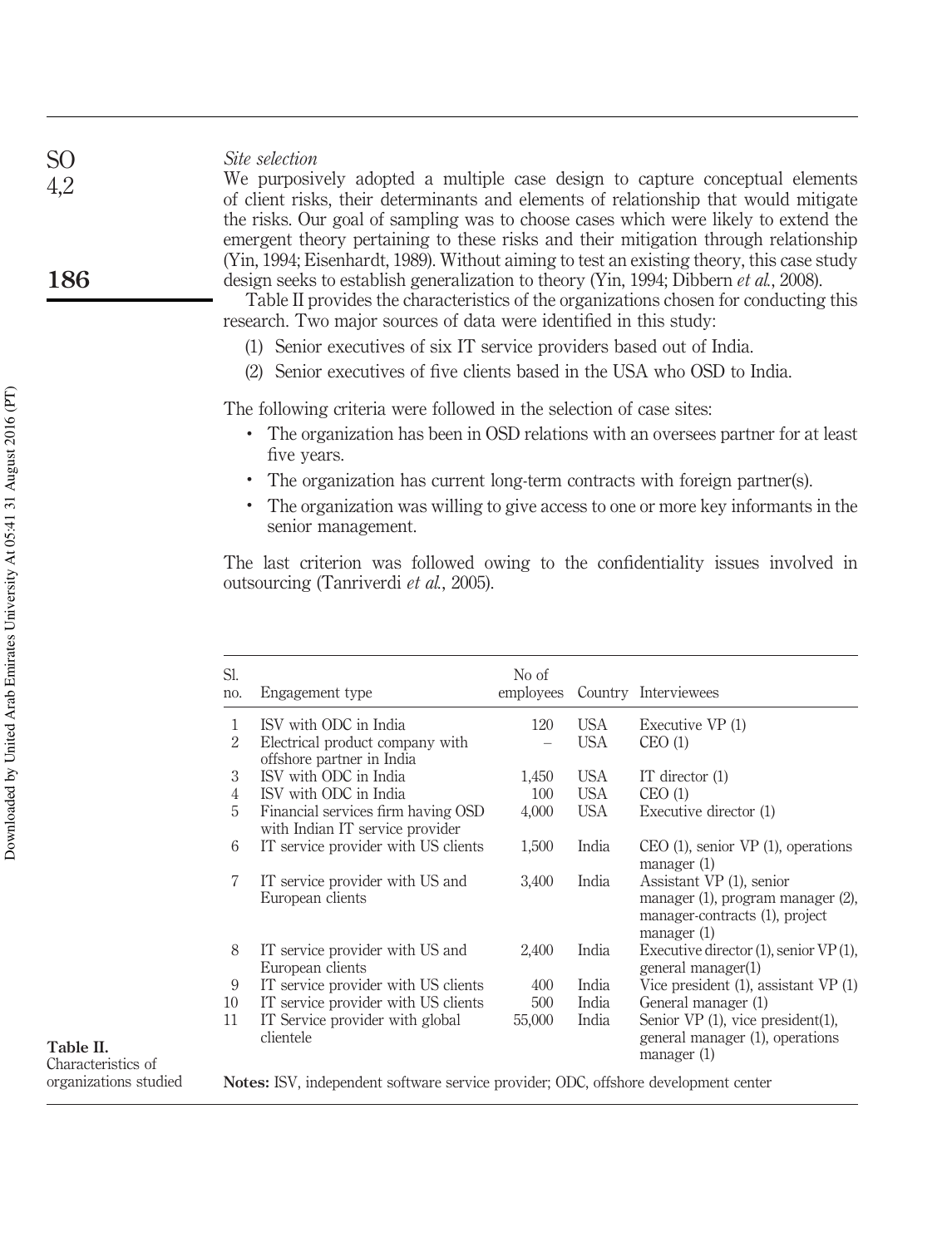In order to ensure the validity of our informants who responded to our questions on behalf of the organizations they belonged to (Kumar *et al.*, 1993), it was ensured that they had the requisite knowledge and involvement in OSD. Following this criterion, the respondents selected for interviews were having:

- minimum ten years of experience in IT outsourcing engagements involving OSD; and had
- . active involvement in the decision-making process of OSD contracts.

Table II provides information about the respondents and the positions they held in their respective organizations. A combination of structured and open-ended questions was used during our interviews with service provider executives. A typical interview structure with client executives involved enquiries such as challenges faced in OSD during operations phase and service provider behavior that adversely affects the client how they were managed. These questions triggered more elaborations on the topic. Service provider interviews covered challenges faced during OSD and how they were overcome. Except for two telephonic interviews with client executives, all other interviews were held face to face. All service provider executives gave permission to audio tape the interviews which were transcribed later. Since client executives were not comfortable with audio taping their interviews, extensive notes were taken during the interview process.

In addition to structured questions, follow-up questions were served telephonically seeking clarifications and sometimes examples. For further validity of our data, we included multiple sources of evidence in our data collection (Yin, 1994) which included request for proposals, master services agreement (MSA) and service level agreements (SLA). SLAs were rarely followed in OSD except in few cases involving full life cycle projects where SLAs were used to ensure compliance with committed deadlines for requirement specification. One service provider organization shared their MSA during the interview process.

#### *Data analyses procedure*

During the course of the interviews, different concepts on *ex post* service provider behavior (risks) were discussed and subsequently questions were re-framed to draw more insights on the concepts. Listening to both service providers and clients at the two ends of the exchange relationship often enriched the formation of reliable concepts. The text of recorded interview data was analyzed to capture elements of risks as highlighted by the respondents. The coding of interview data was carried out by a research associate with significant industry experience in offshore IT outsourcing in India and subsequently the author did the coding. The concepts from both the sources were compared and related to theoretical categories by the author.

Based on the categories of risks provided by our analytical framework, the data pertaining to each case site were examined to check if the summary information and descriptions were replicating the same categories of risks (Yin, 1994). Concepts were labeled mostly based on the semantics of items drawn from the data and in some cases labels used in previous research were retained, e.g. limited observability (Clemons and Hitt, 2004); risk and benefit sharing (Lee and Kim, 1999). No new concepts emerged that demanded the creation of a risk category other than what was provided by the early findings based on TCE and AT (Table I). However, the determinants of risks

behavior

Service provider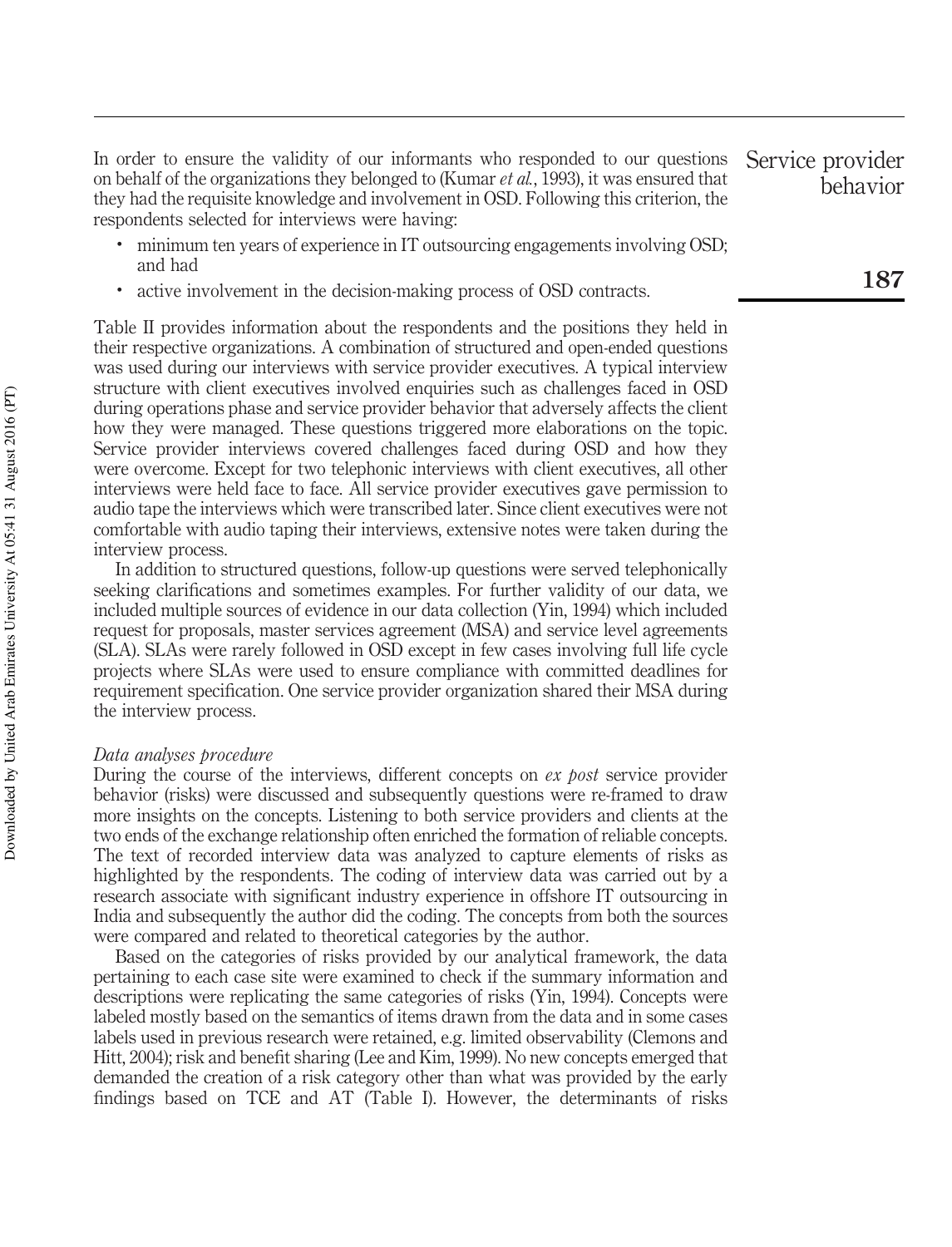and relationship constructs were labeled based on the aggregate theme of the concepts that emerged from the analysis. Documents collected from the case sites were used to check for consistency of concepts from interview data.

#### Findings

Table III summarizes the major risk categories and the concepts that emerged from the interviews. The conceptual elements that relate together to form a specific risk category were grouped together with selected quotes. Based on the aggregate theme of the various concepts belonging to a risk category, risks were labeled as shirking, loss of control over information assets and service provider lock-in. Another category defined the determinants of risks which based on the themes were labeled as perceived effort incentive gap, limited observability, contract inadequacy, IP vulnerability, competitors in service provider's clientele, client's relationship-specific investments and scarcity of service providers. Some concepts when clustered together had a reducing (mitigating) impact on the risk which characterized the client-service provider relationship dimension. This category consisted of risks and benefits sharing, client's experience with the given service provider, service provider's credibility and trust.

#### Risks and their determinants

#### *Shirking*

As shown in Table III, a few concepts were identified that pointed towards service providers' shirking behavior. Sometimes, this behavior was exhibited through the deployment of inferior quality resources by a service provider. An India-based service provider's senior executive reflected on certain instances when they substituted a well-experienced resource in a project with a recently trained employee who might be fulfilling the requisite skill levels as per contract, but would not be an effective replacement for the existing team member (Table III). This could affect the timely delivery of the software in time and materials projects.

Data analysis showed that perceived effort incentive gap which involved a sense of loss or less than expected profit in an ongoing engagement was a potential driver of shirking risk in OSD. It was not uncommon for service providers to attempt to withdraw key personnel from an engagement when they perceive that the project was heading toward a loss. Here, there was a conflict in goals between the client and the service provider, explained by AT, which formed the major cause of shirking behavior.

Shirking in OSD context exhibited as a behavioral problem pertaining to third-party service providers when they knew that the client could not effectively monitor their actions. In OSDs, involving third-party service providers located thousands of miles away, physical monitoring of service provider actions was prohibitively expensive and often impractical. Though some service providers offered web-based monitoring tools to build client confidence by facilitating online project performance monitoring, it was difficult to monitor service provider actions especially when their motivation was to reduce perceived loss. This limited observability resulting in information asymmetry was thus identified as a determinant of shirking risk.

Several instances were cited by respondents during the case discussions about uncertainties that arose during the development phase when software code was being created for business applications that were subject to market forces. Contracts were

SO 4,2

188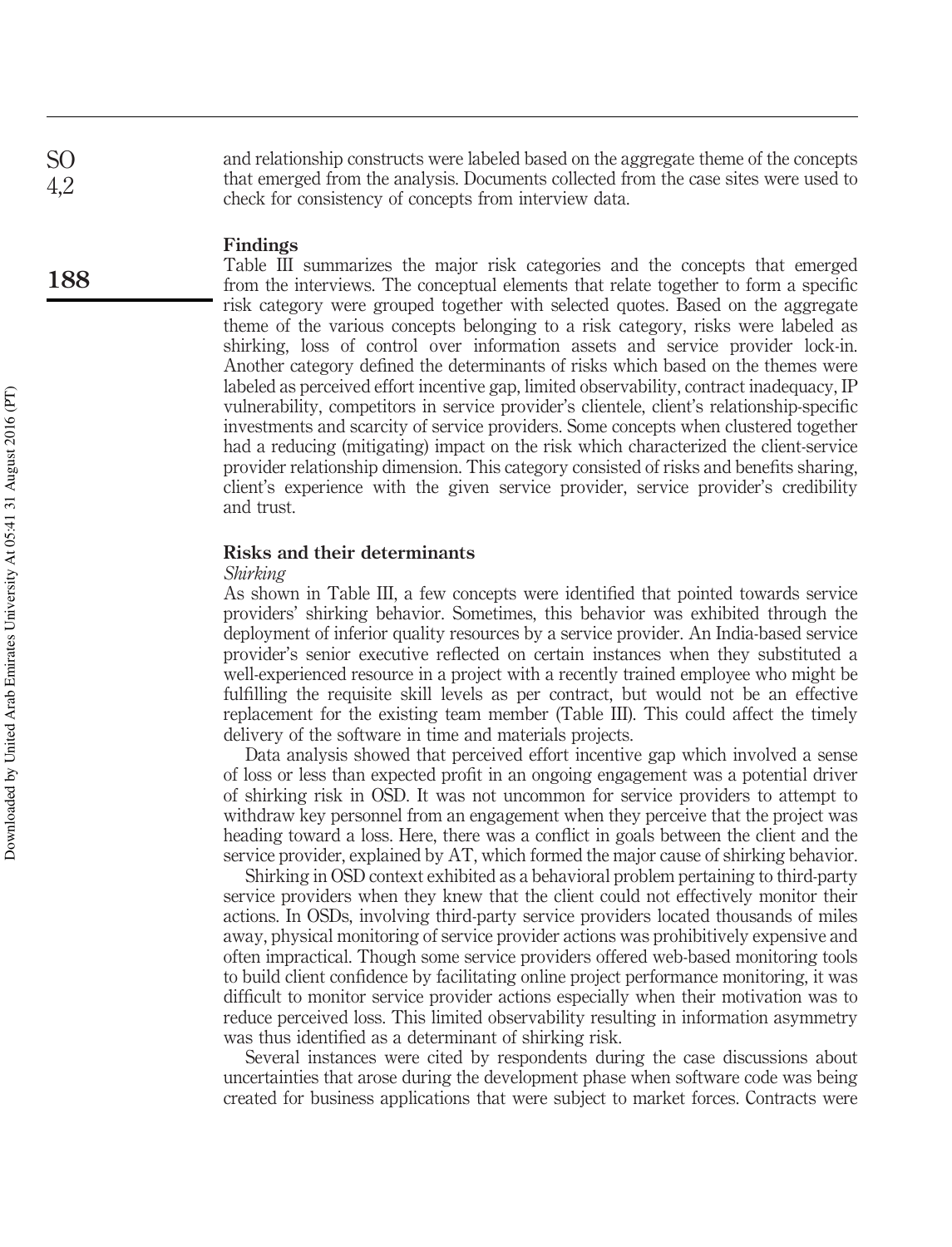| Risk                                                                            | Category                                                | Concepts                                                                                                                                                                                                                                                                                 | Data (sample quotes)                                                                                                                                                                                                                                                                                                                                                                                                                                                                                                                                                                                                                                                                                                                                                                                                                                                                                                                                                                                        |
|---------------------------------------------------------------------------------|---------------------------------------------------------|------------------------------------------------------------------------------------------------------------------------------------------------------------------------------------------------------------------------------------------------------------------------------------------|-------------------------------------------------------------------------------------------------------------------------------------------------------------------------------------------------------------------------------------------------------------------------------------------------------------------------------------------------------------------------------------------------------------------------------------------------------------------------------------------------------------------------------------------------------------------------------------------------------------------------------------------------------------------------------------------------------------------------------------------------------------------------------------------------------------------------------------------------------------------------------------------------------------------------------------------------------------------------------------------------------------|
| Shirking                                                                        | Determinants<br>Relationship<br>Risk factors<br>of risk | Project delays in time and materials<br>Client's experience with the service<br>Substitution of resources with<br>Risk and benefit sharing<br>Poor quality of delivery<br>Limited observability<br>Contract inadequacy<br>Effort-incentive gap<br>inferior ones<br>contracts<br>provider | might not work out. One way we have learnt to manage it is that<br>and the customer does not perceive the difference because he was<br>already there in the team for one or two years. So my cost here is<br>balanced out because I have replaced the experienced guy with a<br>I manage the cost. Second I have taken that [experienced] person<br>we kind of solve it on our own []. The fresher builds up the gap<br>lower cost resource, and even if I don't get a rise [in billing rate]<br>negotiating contract today and getting current market price for<br>them" (An Indian IT service provider's senior executive, words<br>"I think there is a good understanding between customers and<br>Obviously every year we ask for renewal of rates; it might or<br>who has been on the team into a new customer where I am<br>"Squeezing the service provider leads to shirking behavior"<br>provides saying that it has to be either way (mutual<br>(Chairman of a US based ISV)<br>in brackets added) |
| Loss of control over<br>information assets                                      | Determinants of<br>Relationship<br>Risk factors<br>risk | Competitors in service provider's<br>Leakage of process information<br>Service provider's benevolence<br>Service provider's credibility<br>Service provider's credibility<br>Limited observability<br>Contract inadequacy<br>Loss of source code<br>IP vulnerability<br>clientele        | We have to pay for an insurance to get over that. We do not want<br>that to happen, but we never know an employ can do something<br>The offshore service provider would not know about the whole<br>product. They get access only to some low hanging fruits" (The<br>understanding). If I loose money, customer looses" (Executive VP<br>and after six months it comes to our steps" (Manager (Contracts)<br>something, we will have insurance also for that. It will cost you.<br>"We retain thought leadership of the product under development.<br>"If we make a mistake, we put in a virus, our programmers do<br>IT Director of a US based Independent Software Service<br>of an India based IT Provider)<br>of an India based IT provider)<br>provider)                                                                                                                                                                                                                                              |
| Table III.<br>Formation of risks,<br>determinants and<br>relationship from data |                                                         |                                                                                                                                                                                                                                                                                          | Service provider<br>behavior<br>$_{(continued)}$<br>189                                                                                                                                                                                                                                                                                                                                                                                                                                                                                                                                                                                                                                                                                                                                                                                                                                                                                                                                                     |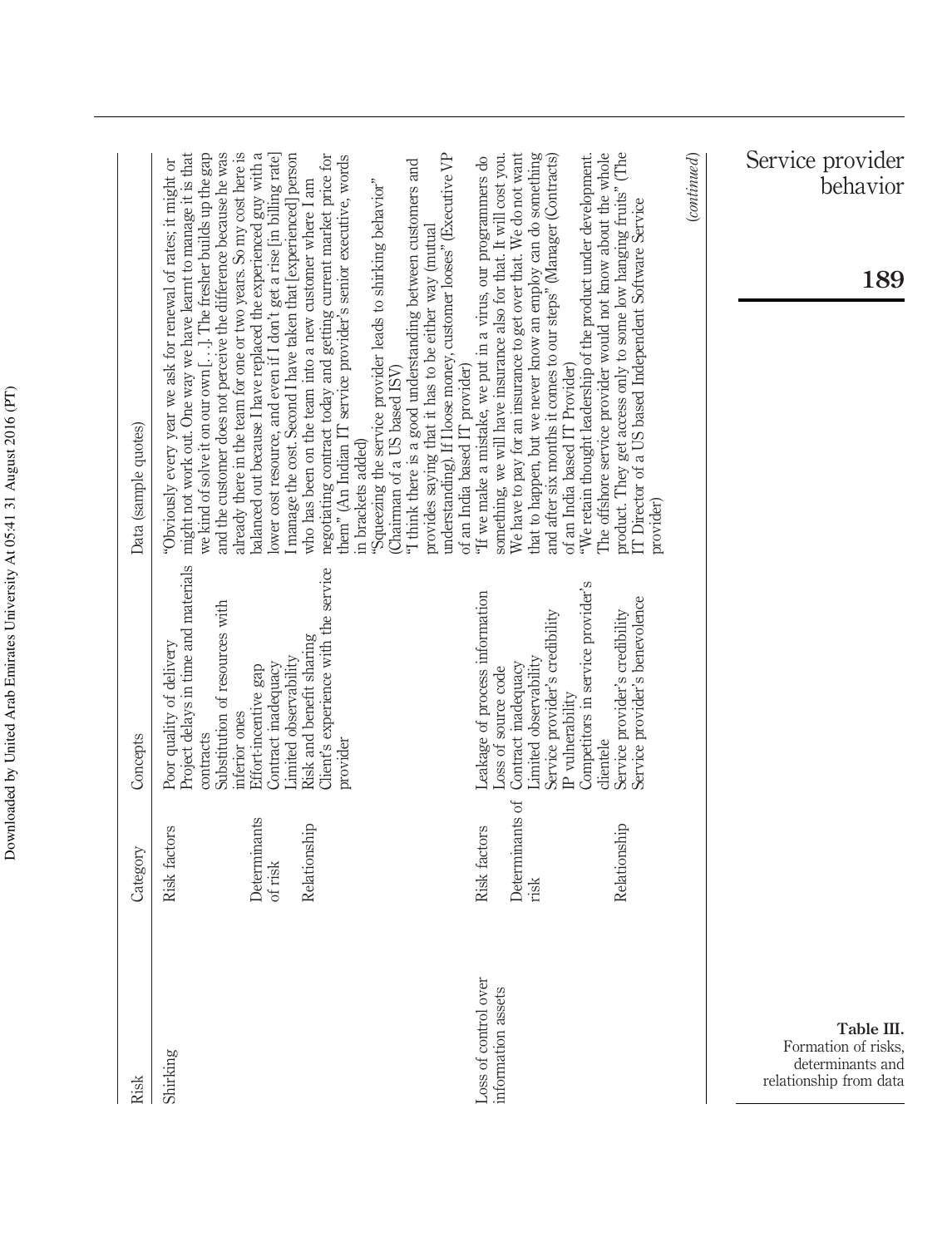| SO<br>4,2  |                      |                                                                                                                                                                                                                                                                                                                                                                                                                                                                                                                                                                                                                                                                                                                                                                                                                                                                                                                                                                                                                                |
|------------|----------------------|--------------------------------------------------------------------------------------------------------------------------------------------------------------------------------------------------------------------------------------------------------------------------------------------------------------------------------------------------------------------------------------------------------------------------------------------------------------------------------------------------------------------------------------------------------------------------------------------------------------------------------------------------------------------------------------------------------------------------------------------------------------------------------------------------------------------------------------------------------------------------------------------------------------------------------------------------------------------------------------------------------------------------------|
| 190        | Data (sample quotes) | systems architects]. Bu we refused to allow that and insisted that<br>provider] they need to pay us so much cost. This was put in the<br>architect also to go with us" (Indian IT service provider's senior<br>"Even for customers to go to some other organization and then<br>understand that part of the relationship" (VP of an India based<br>contract. We talked about it and they [customer] allowed the<br>break this contract [by not transferring key people to service<br>"We brought in Maya (real name camouflaged) to reduce our<br>start that (work) is not an easy thing-switching off here and<br>dependence on one IT provider" (Executive Director of a US<br>"They [customer] wanted to retain their key people [such as<br>it [key IT staff of the customer] comes as a package [to the<br>service provider through outsourcing arrangement]. If they<br>switching on there. They cannot do that. They have to<br>executive, words in brackets added)<br>based financial services firm)<br>$[T$ provider) |
|            | Concepts             | Dependence on service provider<br>Switching cost                                                                                                                                                                                                                                                                                                                                                                                                                                                                                                                                                                                                                                                                                                                                                                                                                                                                                                                                                                               |
|            | Category             | Risk factors                                                                                                                                                                                                                                                                                                                                                                                                                                                                                                                                                                                                                                                                                                                                                                                                                                                                                                                                                                                                                   |
| Table III. | Risk                 | Service provider lock-in                                                                                                                                                                                                                                                                                                                                                                                                                                                                                                                                                                                                                                                                                                                                                                                                                                                                                                                                                                                                       |

Downloaded by United Arab Emirates University At 05:41 31 August 2016 (PT) Downloaded by United Arab Emirates University At 05:41 31 August 2016 (PT)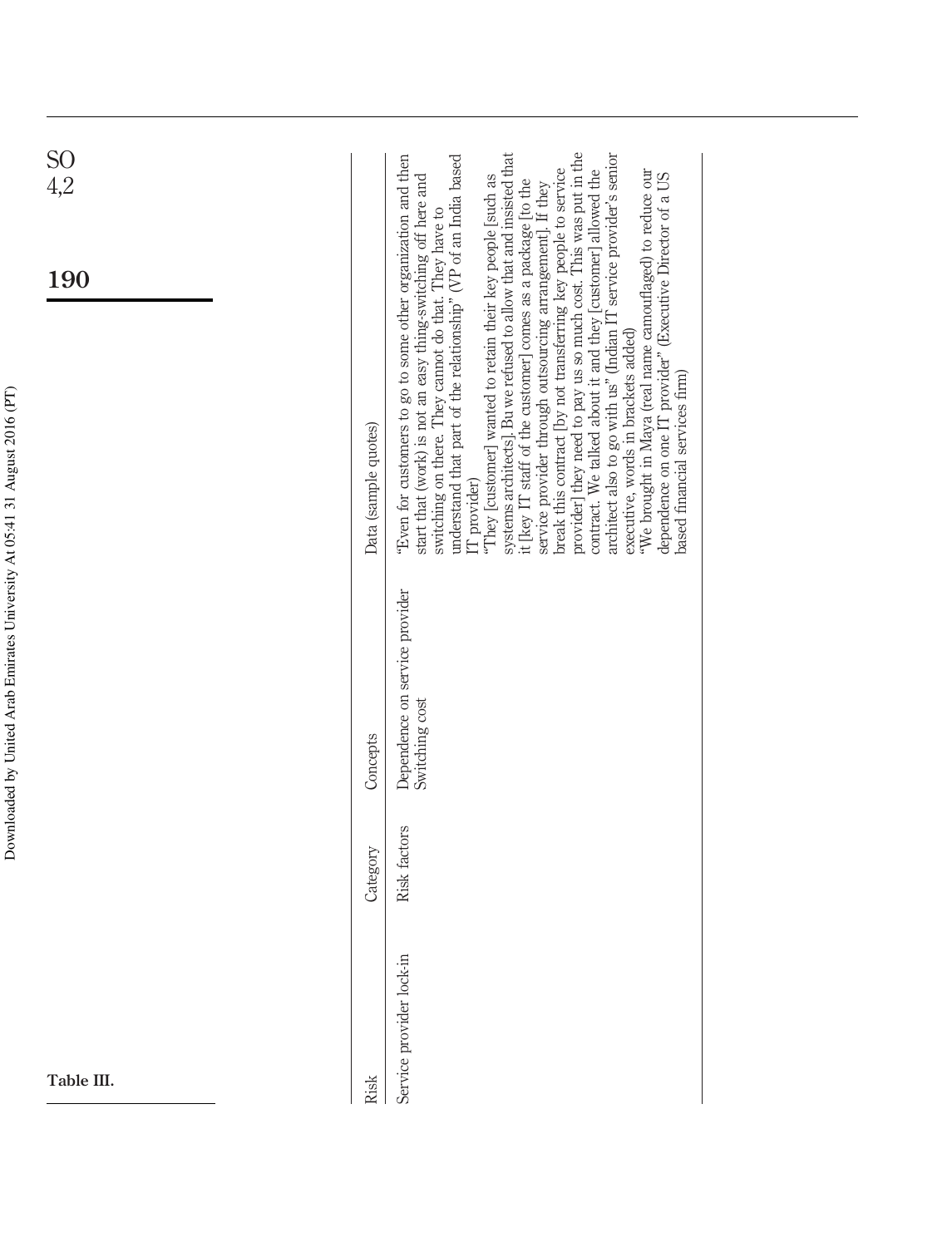written based on past experience and the future was seldom an exact replica of the past. Here, contract inadequacy or the limitation of contracts to completely and correctly specify all possible terms allowed shirking risk to occur. Since contractual terms were also subject to variations in interpretations with respect to scope, cost and time, a service provider could opportunistically interpret the service terms and performance aspects in their favor.

#### *Loss of control over information assets*

Service provider firms were very diligent in ensuring the protection of their clients' IP assets such as source code and client's process-specific information. However, they were also aware that the service provider's employees could leak IP to the client's competitors. A software service provider's manager in charge of contracts disclosed that the company invests in insurance to mitigate such risks (Table III). Service provider firms also complied with contractual terms to protect client's IP. Following is a brief extract from a MSA a service provider shared with us in this context:

XYZ shall keep confidential and not use or disclose to others, except as expressly consented to in writing of a Outsourced Contract, or as required by applicable federal, state and local laws and regulations, any secrets or confidential technology, proprietary information, customer lists, or trade secrets of the service recipient [...]

The IT director of a US-based ISV (Table III) perceived the potential threat of loss of its new product's IP and was diligent in distribution of tasks to the service provider so that the service provider did not get a full picture of the product and its targeted market, thus retaining thought leadership of its product. However, since service providers were concerned about a long-term relationship with clients, they cared about the IP issues of the client.

Respondents highlighted that software development involved intense information exchange from beginning to end and as such a service provider involved in a turn-key software development project could understand the functional requirements of the software only by a detailed study of the client's business processes. However, this business knowledge which tacitly registered into an offshore providers' knowledge base also increased the vulnerability of such information assets. This risk involved the inability of the client to be in charge of its business critical information assets which the service provider was admitted to access. Client's loss of control over outflow of information assets stemed from its inability to observe all external communications of the service provider (limited observability) and control every IP infringement behavior of the service provider through contractual provisions (contract inadequacy).

Further antecedents of this risk involved IP vulnerability and competitors in service provider's clientele. Client executives were aware of insufficient legal environment in offshore nations like India where their service providers were based. These countries have outdated IP laws and lack of cultural and political will to enforce IP protection laws. They were concerned that such IP vulnerability could lead to service provider behavior involving poaching of information assets. The presence of potential rivals in the client base of the service provider was another enabler for loss of control over information assets as clients often selected a service provider based on their prior experience with similar projects.

Service provider behavior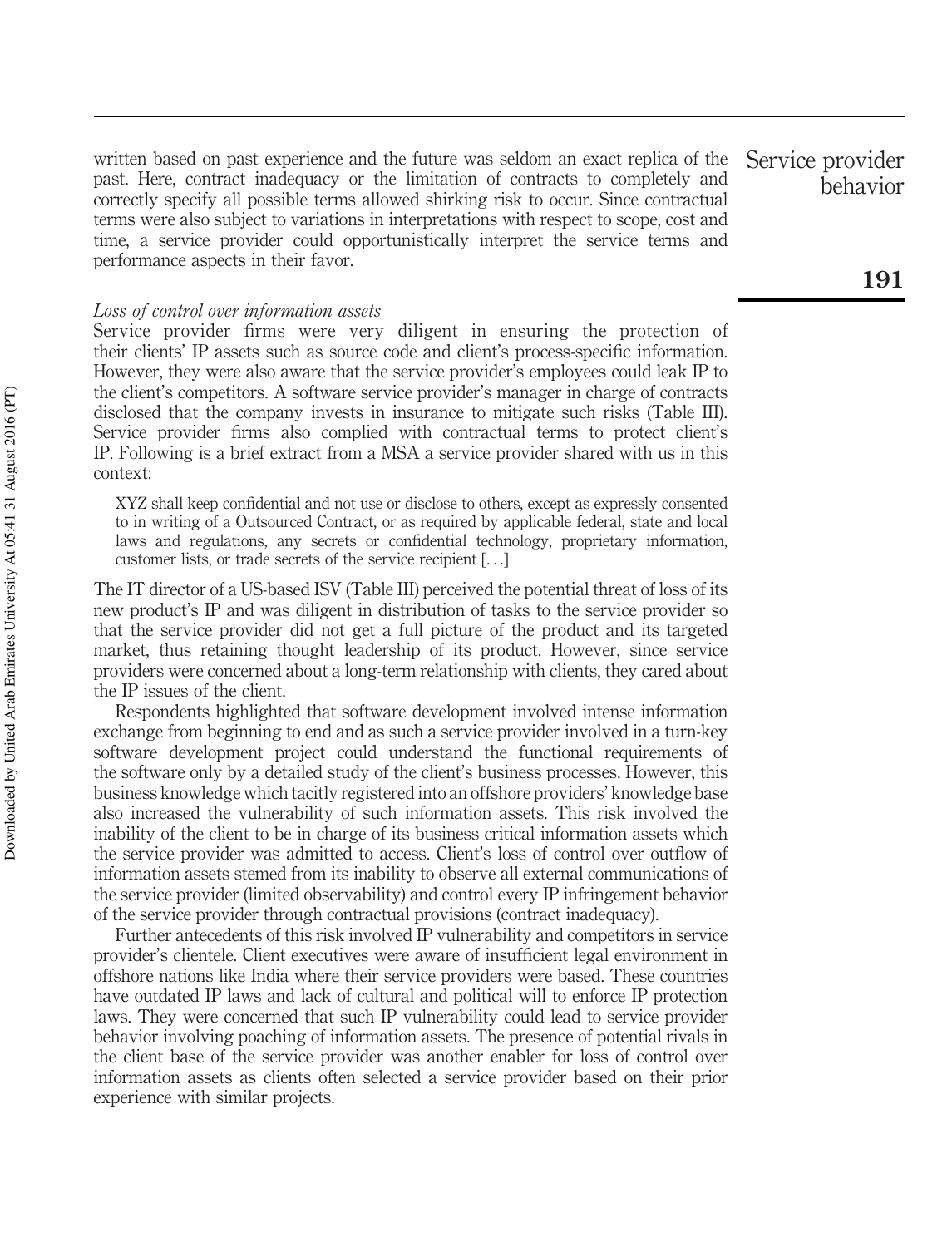#### *Service provider lock-in*

A senior manager in an IT service provider company recalled the tensions during contract negotiation when his company insisted on retaining some of the key client personnel (Table III). Experienced service providers tried to transfer key personnel of the client to their rolls to effectively work with client in a long-term relationship. However, movement of experienced IT personnel from client to service provider organization increased switching cost for the client. It resulted in dependence imbalance and increased the future bargaining power of the service provider, leading to service provider lock-in risk.

Offshore service providers considered long-term engagement with US clients as very important to their firms' future business. All service provider representatives interviewed in our study deem repeat order from the client, rather than financial success of the ongoing project, as the success factor of their individual performance. This alluded to the incentive of the IT service provider's offshore staff for engaging in bonding behavior to create switching costs for their clients. This analysis pointed to client's relationship-specific investments and scarcity of service providers as the determinants of this risk.

Clients often make relationship-specific investments in the form of software, networks, specialized personnel, etc. in offshore relationships. A US telecom major invested in work stations, software and network for WIMAX-related R&D in the facility of an India-based IT provider studied in this research. Such relationship-specific investments, also known as "asset specificity" in TCE, increased supplier power through asymmetric dependence. Scarcity of service providers with specific domain knowledge was another reason for service provider lock-in. An India-based IT provider's senior executive noted that "switching off from here and switching on there" was not an easy thing to do for the clients, implying the awareness of "client's limited options" in service provider switching. A service provider could turn opportunistic from knowing client's helplessness to bring in similar alternate service providers. Such situations arose in the above context as the type of service provided by the service provider was highly specialized and the service provider enjoyed rare resources specific to that service. Thus, service provider attractiveness due to vertical specialization resulted in this hidden risk.

#### *Relationship and risk mitigation*

The above analysis of interview data showed that client-service provider relationship in OSD played a very important role in mitigating client risks. The moderating (mitigating) effect of various relationship factors on the drivers of risks leading to risk mitigation is shown in Figure 2.

The findings from the case analyses showed that perceived effort-incentive gap, which was an important cause of shirking risk could be mitigated by risks and benefit sharing behavior of the client. Service providers experienced that "matured clients ensure reasonable profit to providers" and clients realized that "squeezing the service provider leads to shirking behavior". In a risk and benefit sharing approach, the client adjusted its behavior to safeguard against the likely opportunistic behavior of the service provider. The span of experience of the client in a specific offshore relationship with the service provider was another important factor in moderating shirking behavior. More experienced clients not only conducted good contractual due diligence

SO 4,2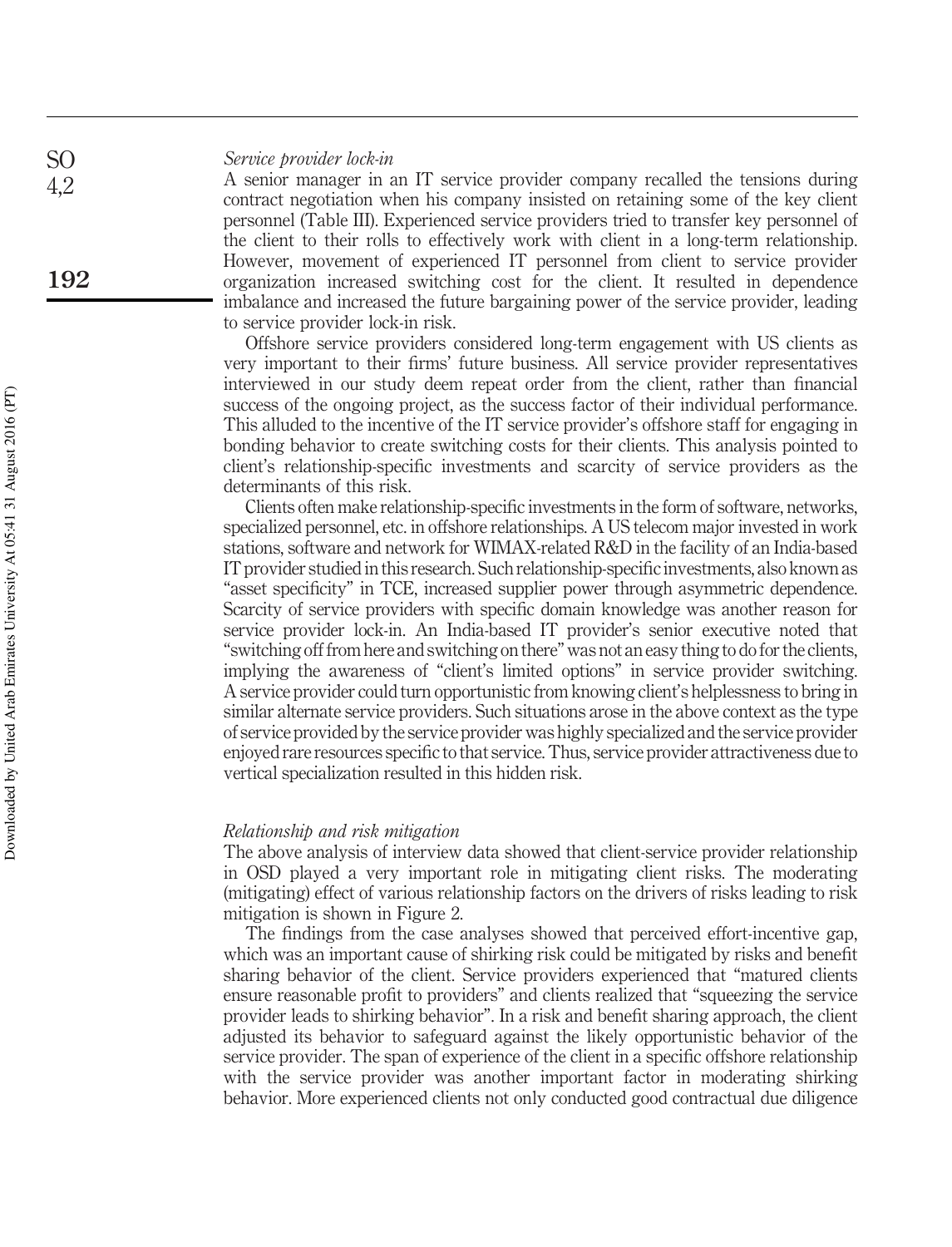

but also fostered mutual relationship. Thus, client's experience in the relationship also had a mitigating effect on the risk of shirking:

- *P1.* Risk and benefit sharing would mitigate the risk of shirking.
- *P2.* Client's experience in a relationship will mitigate the risk of shirking.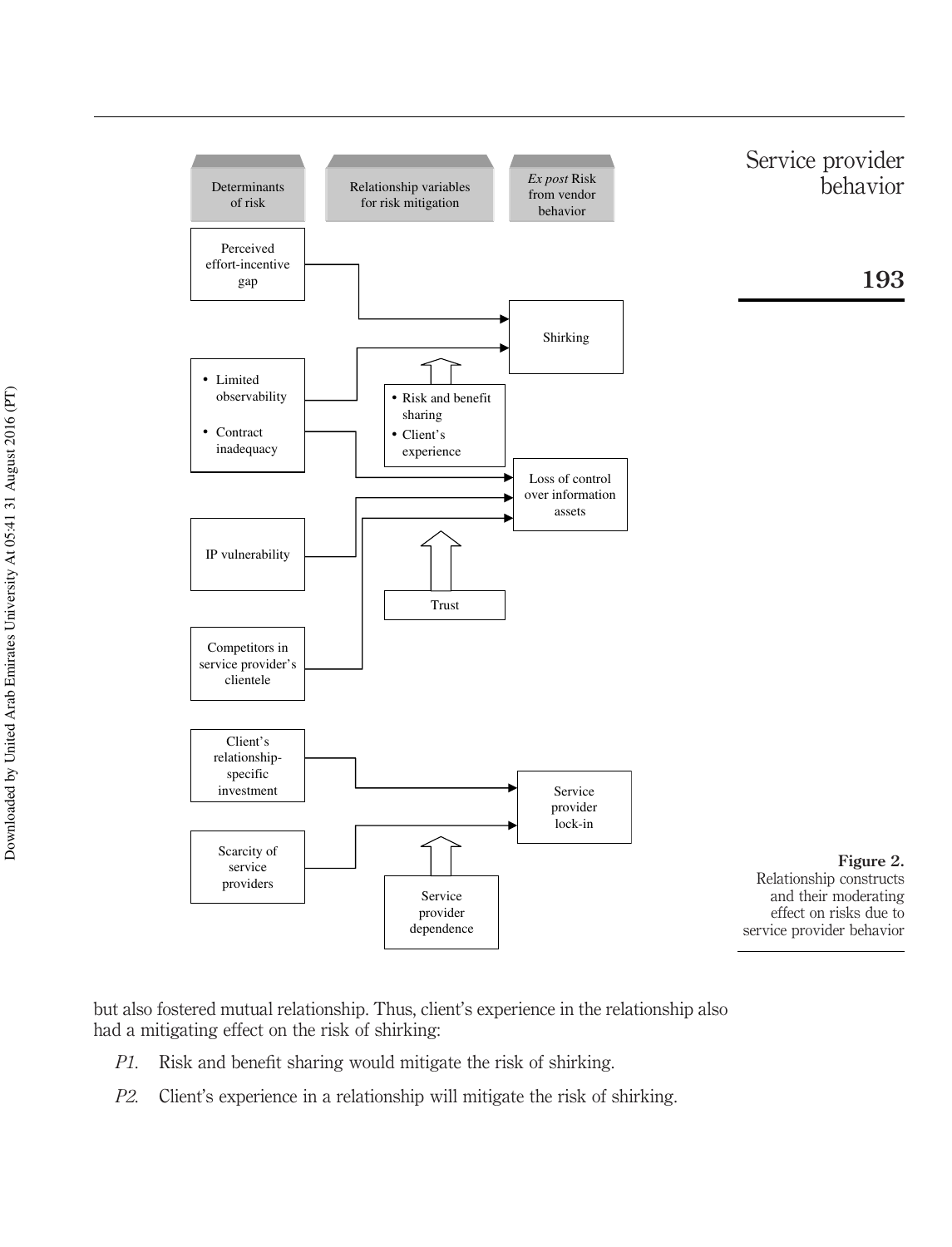IT service providers perceived receiving repeat business from their clients and not just one project's profit as the major element of their success metrics in outsourcing. Such long-term orientation required that service providers behaved in the best interests of their clients. Thus, trust, served to mitigate the risk of loss of control over information assets:

*P3.* Trust will mitigate the risk of loss of control over information assets.

A US-based financial services firm offshored some of its applications to its IT service provider's competitor. The client perceived its dependence on one service provider for its entire development and maintenance projects as a cause for future service provider opportunism leading to contract re-negotiation. In OSD, clients and service providers who made significant relationship-specific investments often insisted that service providers share the cost or make similar investments in the form of personnel, networks, etc. specific to the relationship, thus creating service provider dependence. Such dependence balancing initiatives by clients served to mitigate the risk of service provider lock-in:

*P4.* Service provider dependence will mitigate the risk of service provider lock-in.

#### Discussion

Consistent with the RCT theory (Macneil, 1980), this study showed that developing strong service provider relationships was particularly important in software development where requirements of the final product cannot be correctly and completely documented in advance. Relationship embedded the spirit of the contract in unwritten and unspecified form, similar to how individuals relate in social exchanges with unspecified obligations. Both clients and service providers perceived good client-service provider relationship as an important aspect of risk mitigation. This is also consistent with the findings from inter-organizational studies on the significant role of relationship management in supplier-customer engagements (Anderson and Narus, 1990; Ganesan, 1994).

Three risks categories and their determinants pertaining to service provider behavior were identified from this study. The conceptual elements of various risks categories and their determinants enumerated in this study extend TCE and AT to inter-firm engagements in OSD. Shirking risk identified in the study corresponds to the behavior of "self interest with guile" (Williamson, 1985) and is an obvious case of a moral hazard problem in AT ( Jensen and Meckling, 1976; Eisenhardt, 1989) which was also highlighted in some early studies (Aron *et al.*, 2005). As reported in this study, risks and benefits sharing as a client strategy in relationship management would serve to mitigate the risk of shirking. Risk and benefits sharing characterize partnerships with matured relationships (Anderson and Narus, 1990; Lee and Kim, 1999). Such relationships recognize the mutuality of obligations and unwritten promises. This aspect of relationship in mitigating shirking risk is consistent with the central arguments of RCT in the context of OSD.

Loss of control over information assets and their antecedents of limited observability and contract inadequacy closely follow issues in contracts highlighted in TCE and AT such as information asymmetry, bounded rationality and uncertainty (Williamson, 1985; Eisenhardt, 1989). Analogous to the supplier customer relationships in Marketing Channels, trust, comprising of service provider's credibility and service provider's

SO 4,2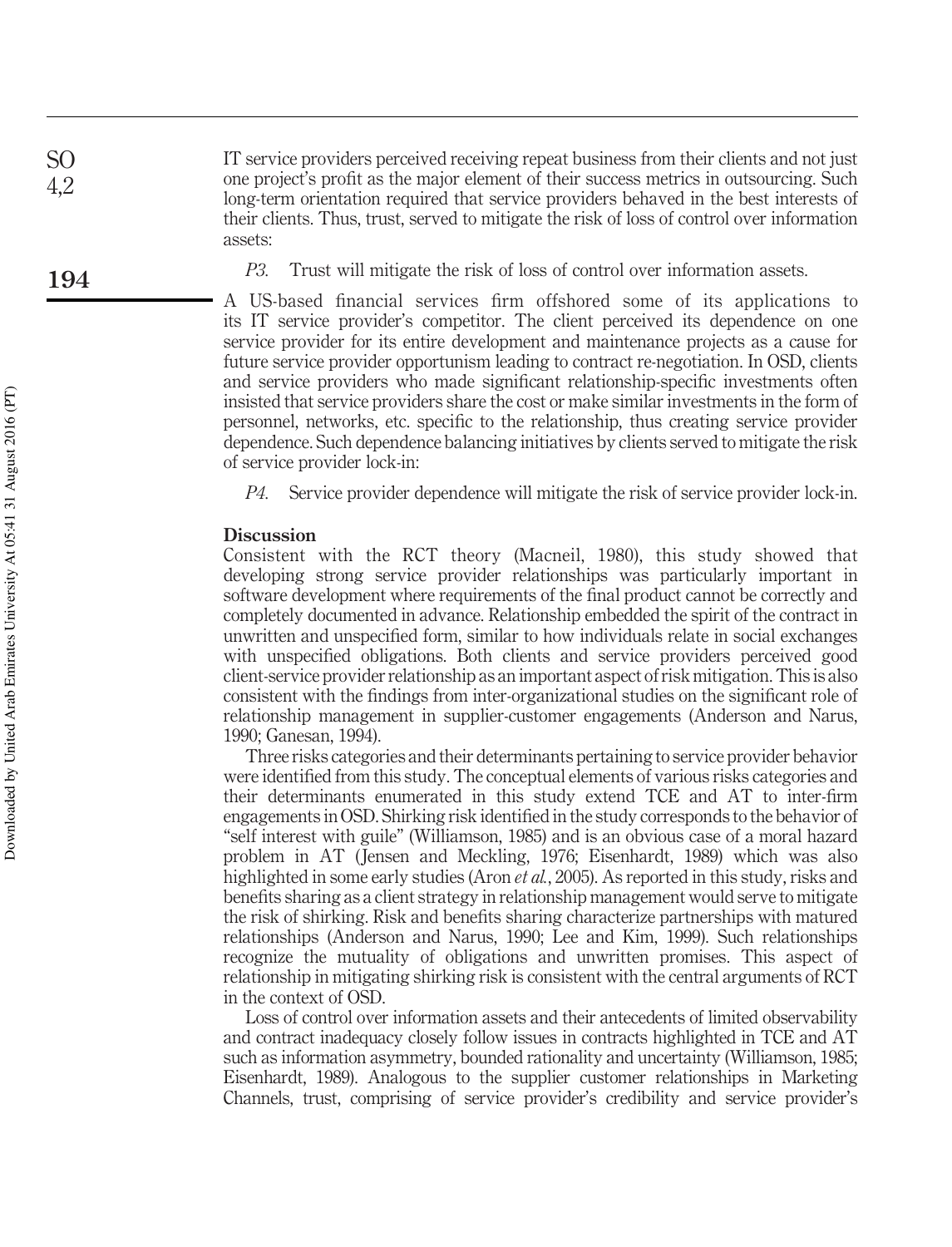benevolence (Anderson and Narus, 1990; Ganesan, 1994) served to mitigate the risk of loss of control over information assets. The loss of software source code through employees in offshore nations in the case of Jolly Technologies in India and Alibre Inc. in Russia serve as supporting cases for IP vulnerability leading to loss of information assets (Frank, 2005). IP vulnerability in these cases arose because the IT service firms did not have control over the behavior of their employees and the IP laws in the countries were either not updated or not enforced. Further, despite contractual provisions, a service provider could persuade its client's competitor for a prospective OSD project by sharing information assets of the client, especially when the competitor has complementary information to develop competing products (Clemons and Hitt, 2004). This study showed that in offshore outsourcing relationships involving exchange of information assets, the credibility of the service provider enabled clients to entrust the service provider with confidential information. These findings are consistent with results reported in marketing literature where service provider credibility has been identified as the trajectory of satisfaction, reputation and the specific service provider investments made in the relationship. Also, benevolence of the service provider based on past outcomes, experience and investments of the channel partner enabled clients to trust that the partner would act in the best interest of the client (Anderson and Narus, 1990; Ganesan, 1994).

Service provider lock-in has been characterized as a condition in inter-organizational relations when power shifts asymmetrically to one party involved in the exchange, leading to opportunistic behavior (Williamson, 1985; Aron *et al.*, 2005). In OSD, lock-in sometimes manifested in the form of hidden costs to the client which the service provider discloses and negotiates only *ex post,* when switching costs are high for the client. General motor's multi-vendor IT outsourcing decision in June 2006 which broke the ten-year old single service provider total IT outsourcing contract it had with EDS provides another case of service provider lock-in and its mitigation by multi-vendor outsourcing strategy. The background information on GM-EDS relationship alludes to a higher cost EDS charged on GM[2] (Dignan, 2005). However, EDS still won the major part of the multi-service provider IT outsourcing arrangement. This brought to light GM's prohibitively high switching costs due to its dependence on EDS during the ten years of strategic IT partnership. Such cases have made many clients to resort to multi –service provider outsourcing, which is an act of dependence balancing for mitigating lock-in risk. Mitigation of this risk through dependence balancing is also supported by marketing channel research which has shown that while asymmetry in power and dependence in channels negatively affect trust, investments on dependence balancing through offsetting investments guards against opportunism (Heide and John, 1998).

#### Conclusion

This paper contributes to the growing body of literature in offshore IT outsourcing. Drawing on TCE and AT concepts, this study developed a comprehensive taxonomy of client risks in OSD context. Further, this study followed a multiple case study approach and made two significant contributions:

- (1) Identification and categorization of risks due to service provider behavior and their determinants in OSD.
- (2) Understanding the role of relationship dimension in mitigating such risks in OSD.

Service provider behavior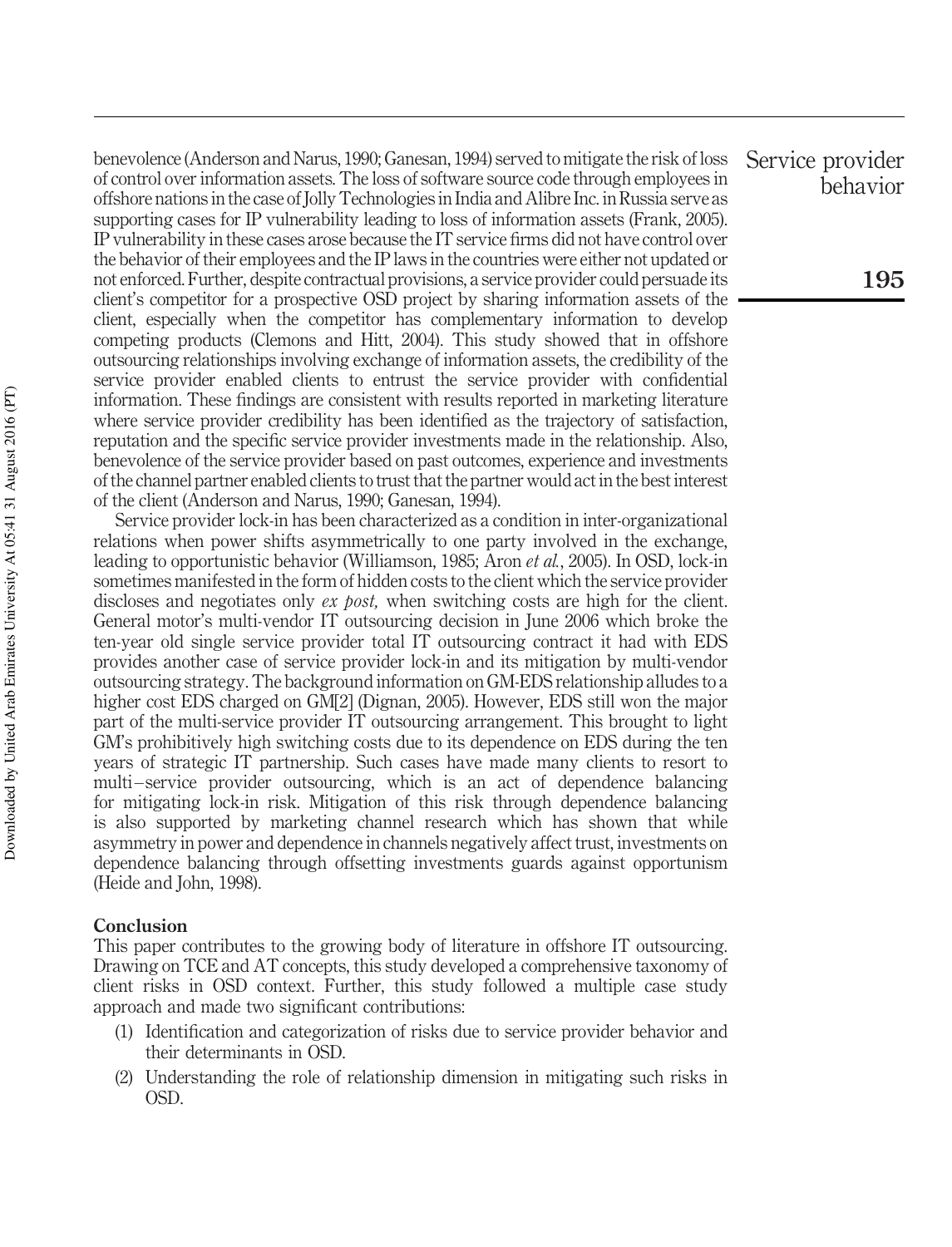Whereas, much attention in research has well been focused on IT outsourcing in general and risks to client firms thereof, much less attention has been focused on service specific risks in offshoring of software development. Further, addressing the disparity among relationship constructs in literature pertaining to inter-firm relationships in IT outsourcing this study identified relationship constructs relevant to OSD. The findings from this study shows that:

- . Service providers do involve in shirking behavior under the conditions of perceived effort incentive gap, backed by the difficulty in effective monitoring and contracting.
- . Clients could lose control over their important information assets especially when their service providers provide similar services to their competitors.
- . Clients face the risk of service provider lock-in emerging from the long-term interests of the service providers, due to relationship-specific investments, and scarcity of service providers with the needed specialization.

These findings provide important insights for practicing managers of client firms for risk mitigation in OSD engagements. A loss-making engagement for the service provider is a threat to the client and leads to misalignment of interests. Client firms need to ensure that service providers make reasonable profit through an OSD engagement. Price negotiations should not only focus on minimizing cost by squeezing the service provider, but also on the impact of the cost on service provider's profit margin which drives shirking behavior. The findings from this research also point to the importance of a rigorous service provider selection process particularly in development projects involving critical information assets of the client. Since close monitoring and comprehensive contracting are not fully practical in OSD context, service provider credibility and benevolence must be evaluated and monitored before awarding important development projects. Clients may also be diligent about long-term service provider interests and consequent lock-in leading to a future loss of bargaining power. Service providers could bargain for more fees for the maintenance of an application developed by them when they perceive the dependence of the client for expertise in the specific service.

This study involved informants from service provider and client firms whose responses from past experience in OSD relationships converged into specific conceptual formations in OSD risks which could be further tested with sample data for statistical significance. This study focused entirely on OSD. Service specific studies in offshore outsourcing are rare in literature and would require further attention. More studies would be needed from service provider and client perspectives to understand risks in other IT services such as remote infrastructure management, applications maintenance, software-related R&D services, etc. Future research could also draw from the findings of our study for an empirical investigation to examine the relationships among the determinants, moderators and consequences of risk.

#### Notes

- 1. These figures are based on the reports of Kearney (2008) and CRISL Research (2009).
- 2. Based on a report in *Baseline* magazine (Dignan, 2005).

SO 4,2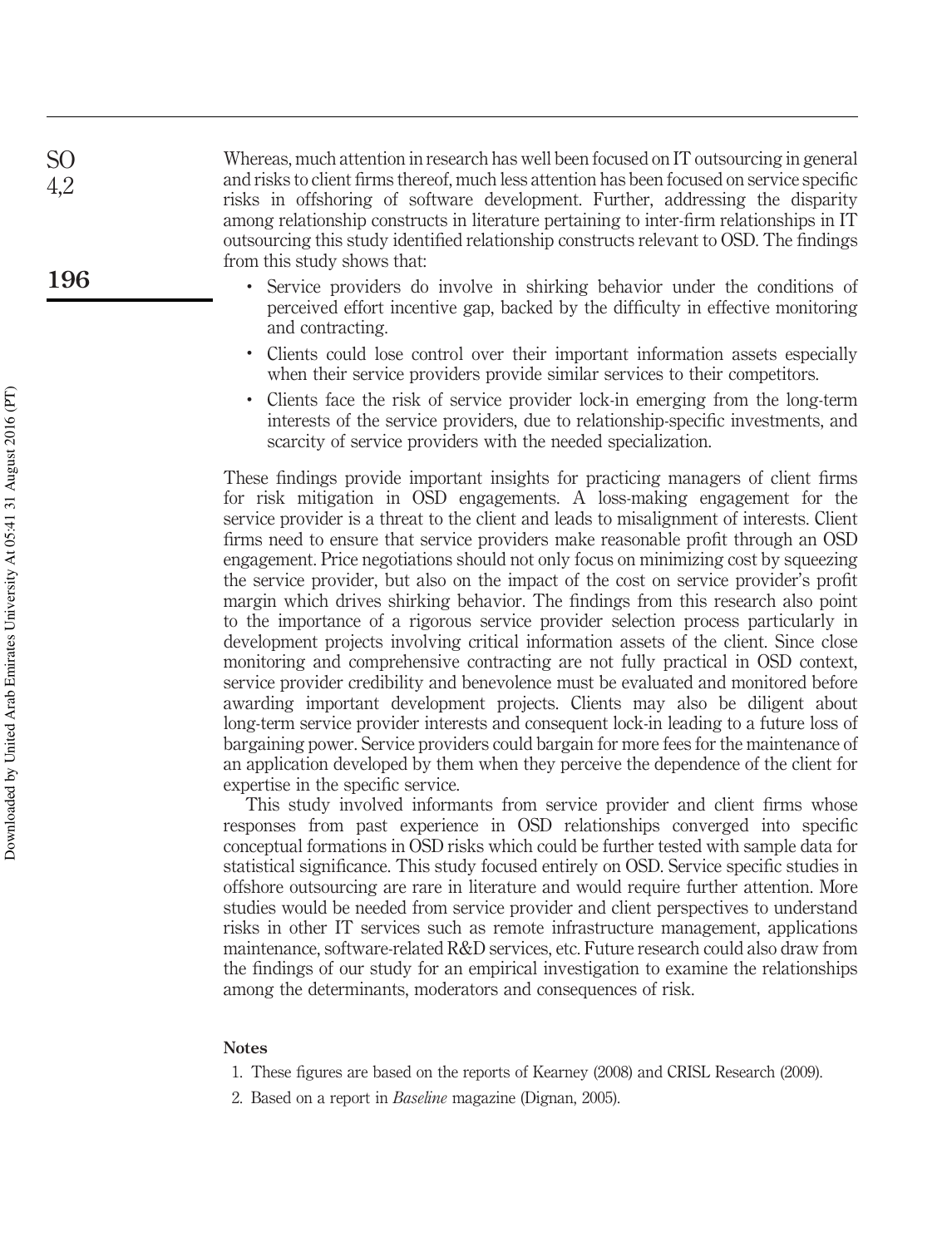#### References

- Anderson, J.C. and Narus, J.A. (1990), "A model of distribution firm and manufacturing firm working partnerships", *Journal of Marketing*, Vol. 54 No. 1, pp. 42-58.
- Aron, R., Clemons, E.K. and Reddi, S. (2005), "Just right outsourcing: understanding and managing risk", *Journal of Management Information Systems*, Vol. 22 No. 2, pp. 37-55.
- Aubert, B.A., Party, M. and Rivard, S. (2005), "A framework for information technology outsourcing risk management", *The Database for Advances in Information Systems*, Vol. 36 No. 4, pp. 9-28.
- Aundhe, M.D. and Mathew, S.K. (2009), "Risk mitigation in offshore IT outsourcing contracts: a service provider perspective", *European Management Journal*, Vol. 27 No. 6, pp. 418-28.
- Barki, H., Rivard, S. and Talbot, J. (1993), "Toward an assessment of software project risk", *Journal of Management Information Systems*, Vol. 10 No. 2, pp. 203-25.
- Barki, H., Rivard, S. and Talbot, J. (2001), "An integrative contingency model of software project risk management", *Journal of Management Information Systems*, Vol. 17 No. 4, pp. 37-69.
- Barthelemy, J. (2001), "The hidden costs of IT outsourcing", *MIT Sloan Management Review*, Vol. 42 No. 3, pp. 60-9.
- Beulen, E., Fenema, P.V. and Currie, W. (2005), "From application outsourcing to infrastructure management: extending the offshore outsourcing service portfolio", *European Management Journal*, Vol. 23 No. 2, pp. 133-4.
- Boehm, B.W. and Ross, R. (1989), "Theory-W software project management principles and examples", *IEEE Transactions on Software Engineering*, Vol. 15 No. 7, pp. 902-16.
- Camp, L.J., Goodman, S., House, C.H., Jack, W.B., Ramer, R. and Stella, M. (2006), *Globalization and Offshoring of Software. A Report of the ACM Job Migration Task Force*, available at: www.acm.org/globalizationreport/ (accessed 15 January 2010).
- Carmel, E. and Tjia, P. (2005), *Offshoring Information Technology, Sourcing and Outsourcing to a Global Workforce*, Cambridge University Press, Cambridge.
- Chatfield, A.T. and Wanninayaka, P. (2008), "IT Offshoring risks and governance capabilities", *Proceedings of the 41st Annual Hawaii International Conference, Waikoloa, HI, USA*.
- Choudhury, V. and Sabherwal, R. (2003), "Portfolio of control in outsourced software development projects", *Information Systems Research*, Vol. 14 No. 3, pp. 291-314.
- Chen, Y. and Bharadwaj, A. (2009), "An empirical analysis of IT outsourcing contract structures", *Information Systems Research*, Vol. 20 No. 4, pp. 484-506.
- Clemons, E.K. and Hitt, L.M. (2004), "Poaching and the misappropriation of information: transaction risks of information exchange", *Journal of Management Information Systems*, Vol. 21 No. 2, pp. 87-107.
- Clemons, E.K., Reddi, S.P. and Row, M.C. (1993), "The impact of information technology on the organization of economic activity: 'move to the middle' hypothesis", *Journal of Management Information Systems*, Vol. 10 No. 2, pp. 9-35.
- CRISL Research (2009), "Opinion", *CRISIL Research IT Services Annual Review*, July, available at: www.crisil.com/index.jsp (accessed 16 December 2009).
- Dibbern, J., Winkler, J. and Heinzl, A. (2008), "Explaining variations in client extra costs between software projects offshored to India", *MIS Quarterly*, Vol. 32 No. 2, pp. 333-66.

Service provider behavior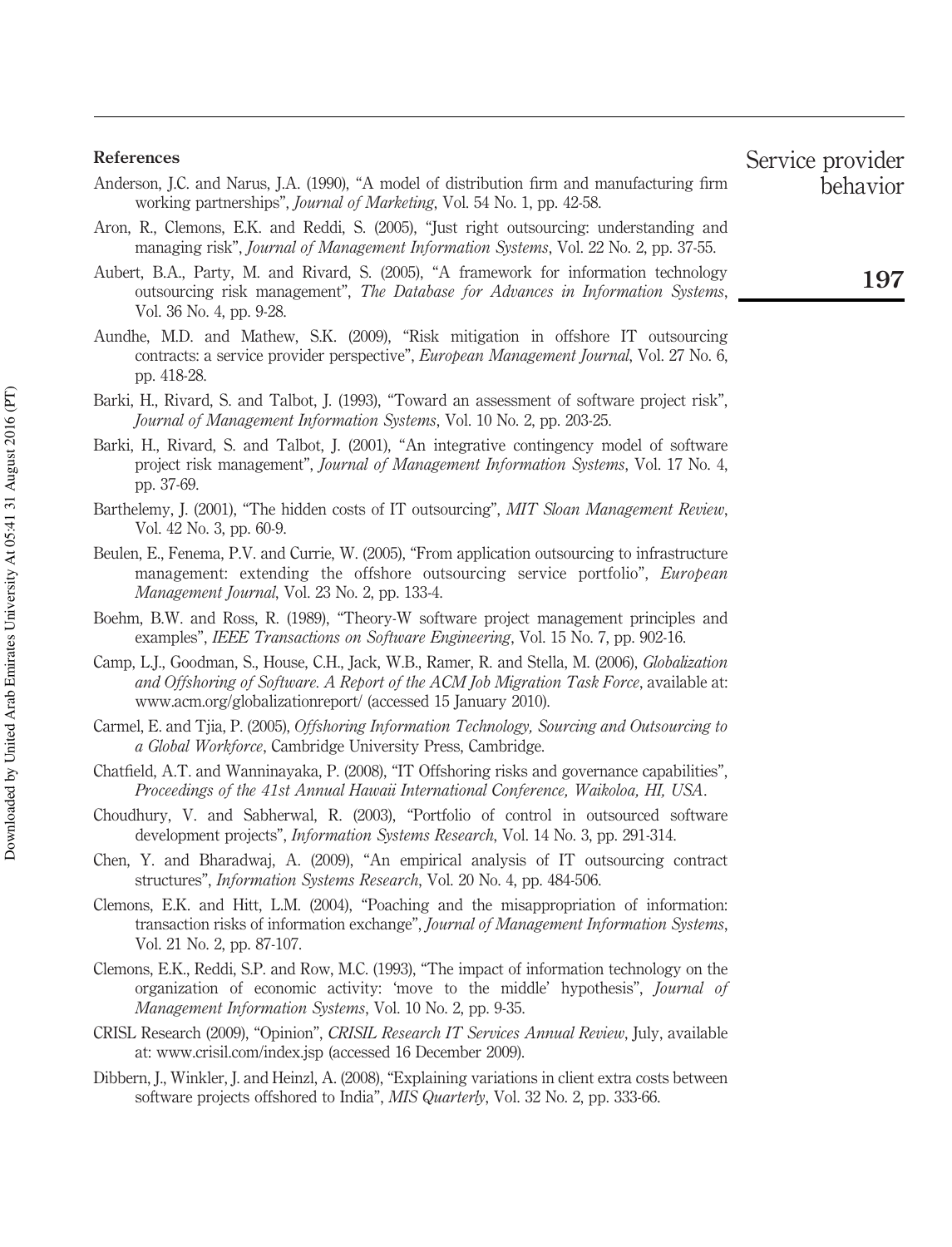| S <sub>O</sub><br>4,2 | Dibbern, J., Goles, T., Hirschheim, R. and Jayatilaka, B. (2004), "Information systems outsourcing:<br>a survey and analysis of the literature", The Database for Advances in Information<br>Systems, Vol. 35 No. 4, pp. 6-102.      |
|-----------------------|--------------------------------------------------------------------------------------------------------------------------------------------------------------------------------------------------------------------------------------|
|                       | Dignan, L. (2005), "GM's bitter pill", <i>Baseline</i> , No. 43, pp. 19-20.                                                                                                                                                          |
|                       | Earl, M.J. (1996), "The risks of outsourcing IT", Sloan Management Review, Vol. 3 No. 3, pp. 26-32.                                                                                                                                  |
| 198                   | Eisenhardt, K.M. (1989a), "Agency theory: an assessment and review", The Academy of<br>Management Review, Vol. 14 No. 1, pp. 57-74.                                                                                                  |
|                       | Eisenhardt, K.M. (1989b), "Building theories from case study research", The Academy of<br>Management Review, Vol. 14 No. 4, pp. 532-50.                                                                                              |
|                       | Fairley, R. (1994), "Risk management for software projects", IEEE Software, Vol. 11 No. 3,<br>pp. 57-67.                                                                                                                             |
|                       | Frank, S.J. (2005), "Source out, risk in", IEEE Spectrum, Vol. 42 No. 4, pp. 60-2.                                                                                                                                                   |
|                       | Ganesan, S. (1994), "Determinants of long-term orientation in buyer-seller relationships", Journal<br>of Marketing, Vol. 58 No. 2, pp. 1-19.                                                                                         |
|                       | Goles, T. and Chin, W.W. (2005), "Information systems outsourcing relationship factors: detailed<br>conceptualization and initial evidence", The Database for Advances in Information<br><i>Systems.</i> , Vol. 36 No. 4, pp. 47-67. |
|                       | Goo, J., Kishore, R., Rao, H.R. and Nam, K. (2009), "The role of service level agreements in<br>relational management of information technology outsourcing: an empirical study", MIS<br>Quarterly, Vol. 33 No. 1, pp. 119-45.       |
|                       | Gopal, A., Sivaramakrishnan, K., Krishnan, M.S. and Mukopadhyaya, T. (2003), "Contracts in<br>offshore software development: an empirical study", Management Science, Vol. 49 No. 12,<br>pp. 1671-83.                                |
|                       | Graf, M. and Mudambi, S.M. (2005), "The outsourcing of IT enabled business processes:<br>a conceptual model of the location decision", Journal of International Management, Vol. 11<br>No. 2, pp. 253-68.                            |
|                       | Heeks, R., Krishna, S., Nicholson, B. and Sahay, S. (2001), "Synching or sinking: global software<br>outsourcing relationships", IEEE Software, Vol. 18 No. 2, pp. 54-60.                                                            |
|                       | Heide, J.B. and John, G. (1998), "The role of dependence balancing in safeguarding transaction-specific<br>assets in conventional channels", Journal of Marketing, Vol. 52 No. 1, pp. 20-35.                                         |
|                       | Iacovou, C.L. and Nakatsu, R. (2008), "A risk profile of offshore-outsourced development<br>projects", Communications of the ACM, Vol. 51 No. 6, pp. 89-94.                                                                          |
|                       | Jensen, M. and Meckling, W. (1976), "Theory of the firm: managerial behavior, agency costs, and<br>ownership structure", <i>Journal of Financial Economics</i> , Vol. 3 No. 44, pp. 305-60.                                          |
|                       | Kaiser, K.M. and Hawk, S. (2004), "Evolution of offshore software development: from outsourcing<br>to cosourcing", MIS Quarterly Executive, Vol. 3 No. 2, pp. 69-81.                                                                 |
|                       | Kearney, A.T. (2008), Offshoring for Long Term Advantage, available at: www.atkearney.com/<br>res/shared/pdf/GSLI_2007.pdf (accessed 18 February 2008).                                                                              |
|                       | Kern, T. and Willcocks, L.P. (2000), "Exploring information technology outsourcing<br>relationships: theory and practice", Journal of Strategic Information Systems, Vol. 9<br>No. 4, pp. 321-50.                                    |
|                       | Kern, T. and Willcocks, L.P. (2001), The Relationship Advantage, Oxford University Press,<br>New York, NY.                                                                                                                           |
|                       | Kern, T., Willcocks, L.P. and Heck, E.V. (2002), "The winner's curse in IT outsourcing,<br>strategies for avoiding relational trauma", <i>California Management Review</i> , Vol. 44 No. 2,<br>pp. 47-69.                            |
|                       |                                                                                                                                                                                                                                      |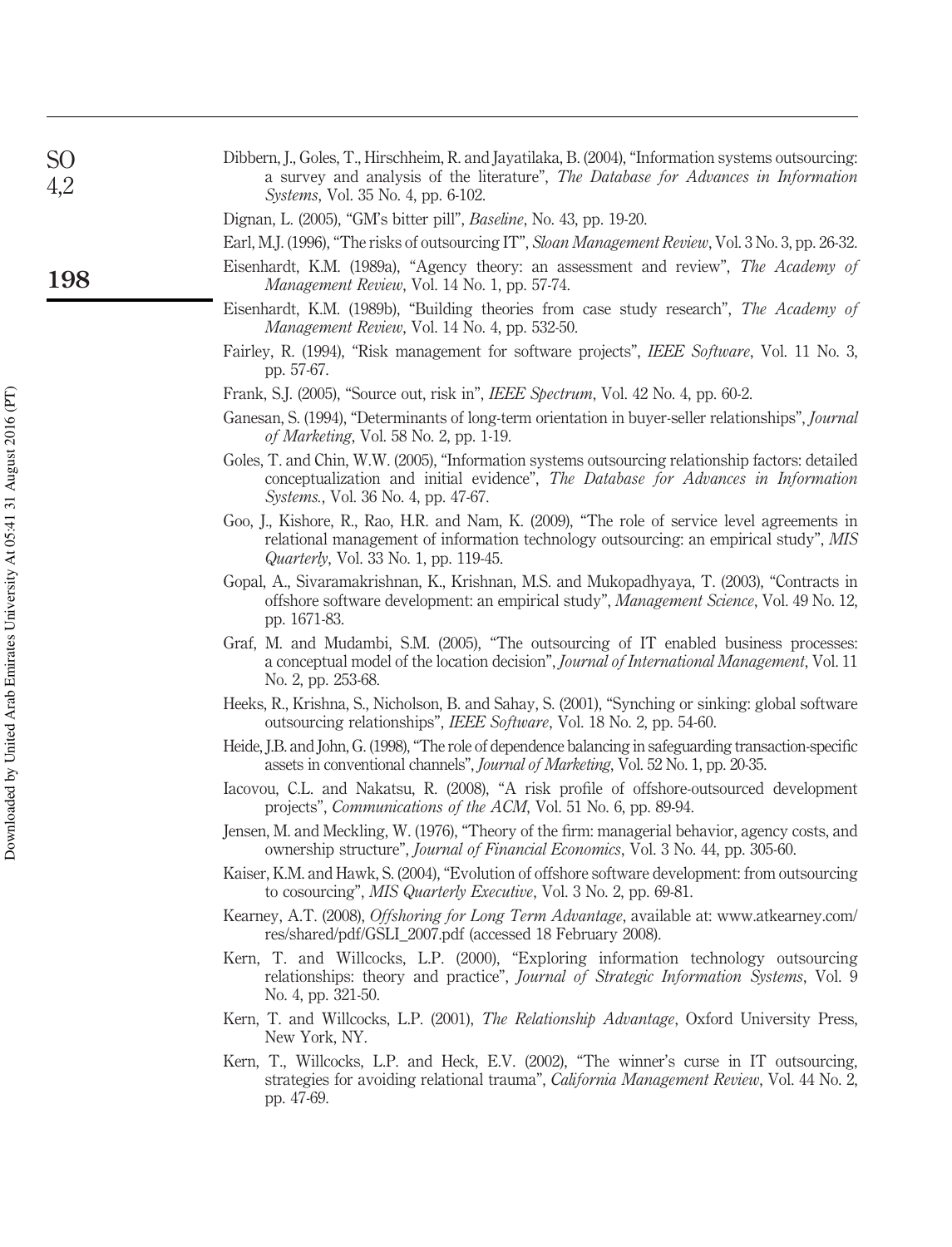- Klepper, R. and Jones, W.O. (1998), *Outsourcing Information Technology, Systems and Services*, Prentice-Hall, Englewood Cliffs, NJ.
- Koh, C., Ang, S. and Straub, D.W. (2004), "IT outsourcing success: a psychological contract perspective", *Information Systems Research*, Vol. 15 No. 4, pp. 356-73.
- Kumar, N., Stern, L.N. and Anderson, J.C. (1993), "Conducting inter-organizational research using key informants", *Academy of Management Journal*, Vol. 36 No. 6, pp. 1633-51.
- Lai, S., Heeks, R. and Nicholson, B. (2003), "Uncertainty and coordination in global software projects: a UK/India centered case study", Working Paper No. 17, Institute for Development Policy and Management, University of Manchester, Manchester, available at: www.sed.manchester.ac.uk/idpm/research/publications/wp/di/di\_wp17.htm (accessed 12 March 2008).
- Lee, J.N. and Kim, Y. (1999), "Effect of partnership quality in IS outsourcing success: conceptual framework and empirical investigation", *Journal of Management Information Systems*, Vol. 15 No. 4, pp. 29-61.
- Lee, J.N., Huynh, M.Q., Chi-wai, K.R. and Pi, S.M. (2000), "The evolution of outsourcing research: what is the next issue?", *Proceedings of the 33rd Hawaii International Conference on System Sciences, Maui, HI, USA, January*.
- Levina, N. and Ross, J. (2003), "From the vendor's perspective, exploring the value proposition in information technology outsourcing", *MIS Quarterly*, Vol. 27 No. 3, pp. 331-64.
- Macneil, R. (1980), *The New Social Contract: An Inquiry into Modern Contractual Relations*, Yale University Press, New Haven, CT.
- Myers, M.D. (1997), "Qualitative research in information systems", *MIS Quarterly*, Vol. 21 No. 2, pp. 241-2, MISQ Discovery, archival version, June, available at: www.misq.org/discovery/ MISQD\_isworld/, updated version, last modified: May 13, available at: www.qual. auckland.ac.nz (accessed 1 June 2010).
- Rai, A., Maruping, L.M. and Venkatesh, V. (2009), "Offshore information systems project success: the role of social embeddedness and cultural characteristics", *MIS Quarterly*, Vol. 33 No. 3, pp. 617-41.
- Rottman, J.W. and Lacity, M.C. (2008), "A US client's learning from outsourcing IT work offshore", *Information Systems Frontier*, Vol. 10 No. 2, pp. 259-75.
- Sabherwal, R. (1999), "The role of trust in outsourced IS development projects", *Communications of the ACM*, Vol. 42 No. 2, pp. 80-6.
- Smith, M.A., Mitra, S. and Narasimhan, S. (1996), "Offshore outsourcing of software development and maintenance: a framework for issues", *Information & Management*, Vol. 31 No. 3, pp. 165-75.
- Tafti, M.H.A. (2005), "Risks factors associated with offshore IT outsourcing", *Industrial Management & Data Systems*, Vol. 105 No. 5, pp. 549-60.
- Tanriverdi, H., Konana, P. and Ge, L. (2005), "Online supplement for ISR2005-193-SI", available at: wwws.informs.org/content/download/15310/180455/file/Online\_supplement\_for\_ ISR2005-193-SI.pdf (accessed 1 June 2010).
- Willcocks, L.P. and Lacity, M.C. (1999), "IT outsourcing in insurance services: risks, creative contracting and business advantages", *Information Systems Journal*, Vol. 9 No. 3, pp. 163-80.
- Williamson, O.E. (1985), *The Economic Institutions of Capitalism*, The, Free Press, New York, NY.
- Yin, R.K. (1994), *Case Study Research: Design and Methods*, Applied Social Research Methods Series, Vol. 5, Sage, Thousand Oaks, CA.

Service provider behavior

## 199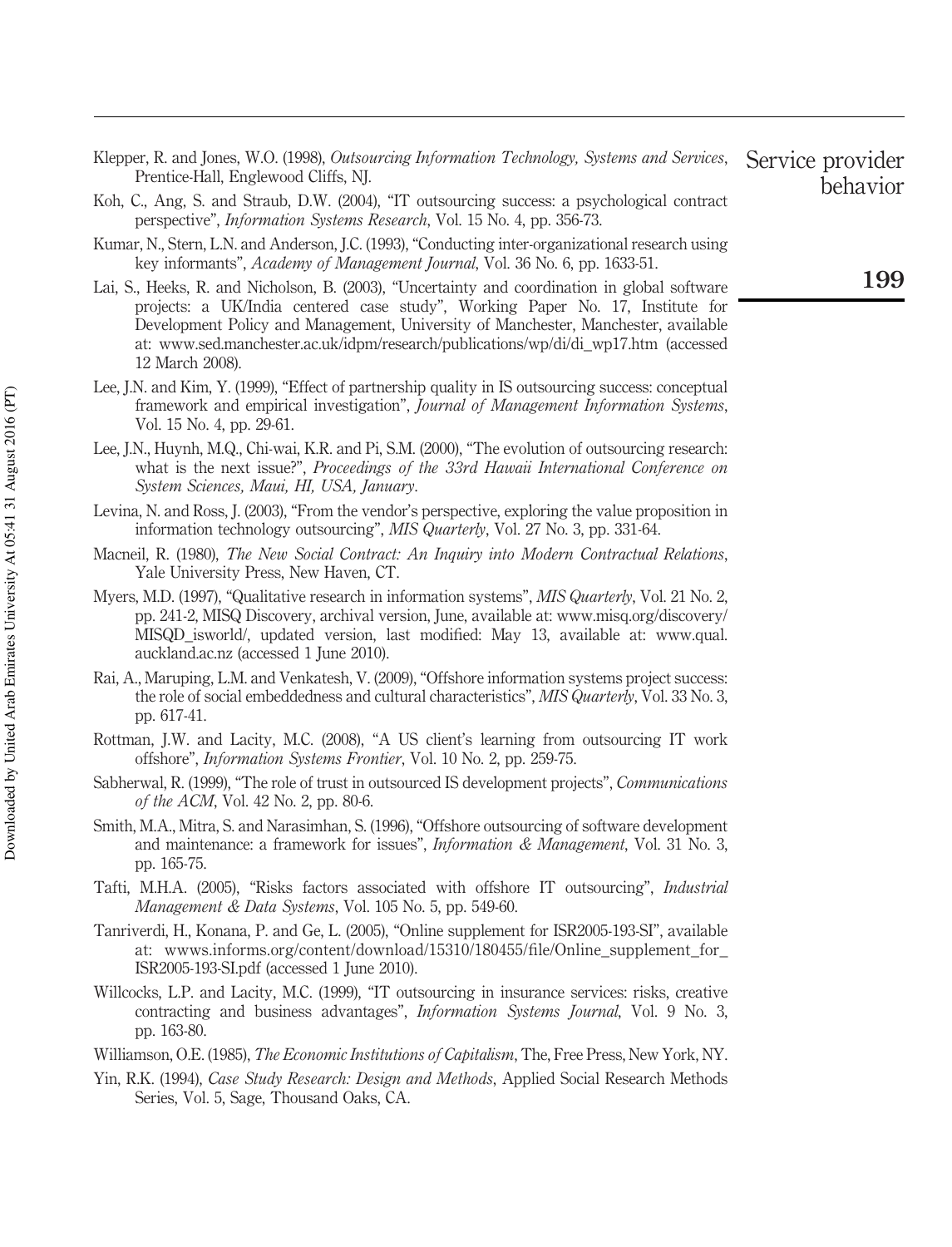#### About the author Saji K. Mathew obtained his PhD at the Indian Institute of Information Technology and Management, Gwalior. He is currently an Assistant Professor in the Department of Management Studies, Indian Institute of Technology Madras. He has worked on industrial automation for ten years in the manufacturing industry which included firms in the private and public sectors. His current research seeks to understand sustainability and success of offshore outsourcing, with special focus on IT services. As a Fulbright Scholar, he did his post-doctoral research on customer perspective of offshore IT outsourcing at Goizeuta Business School of Emory University, Atlanta (USA). His research interests also cover globally distributed projects, risk mitigation strategies in offshore IT outsourcing and business intelligence systems. Saji K. Mathew can be contacted at: saji@iitm.ac.in SO 4,2 200